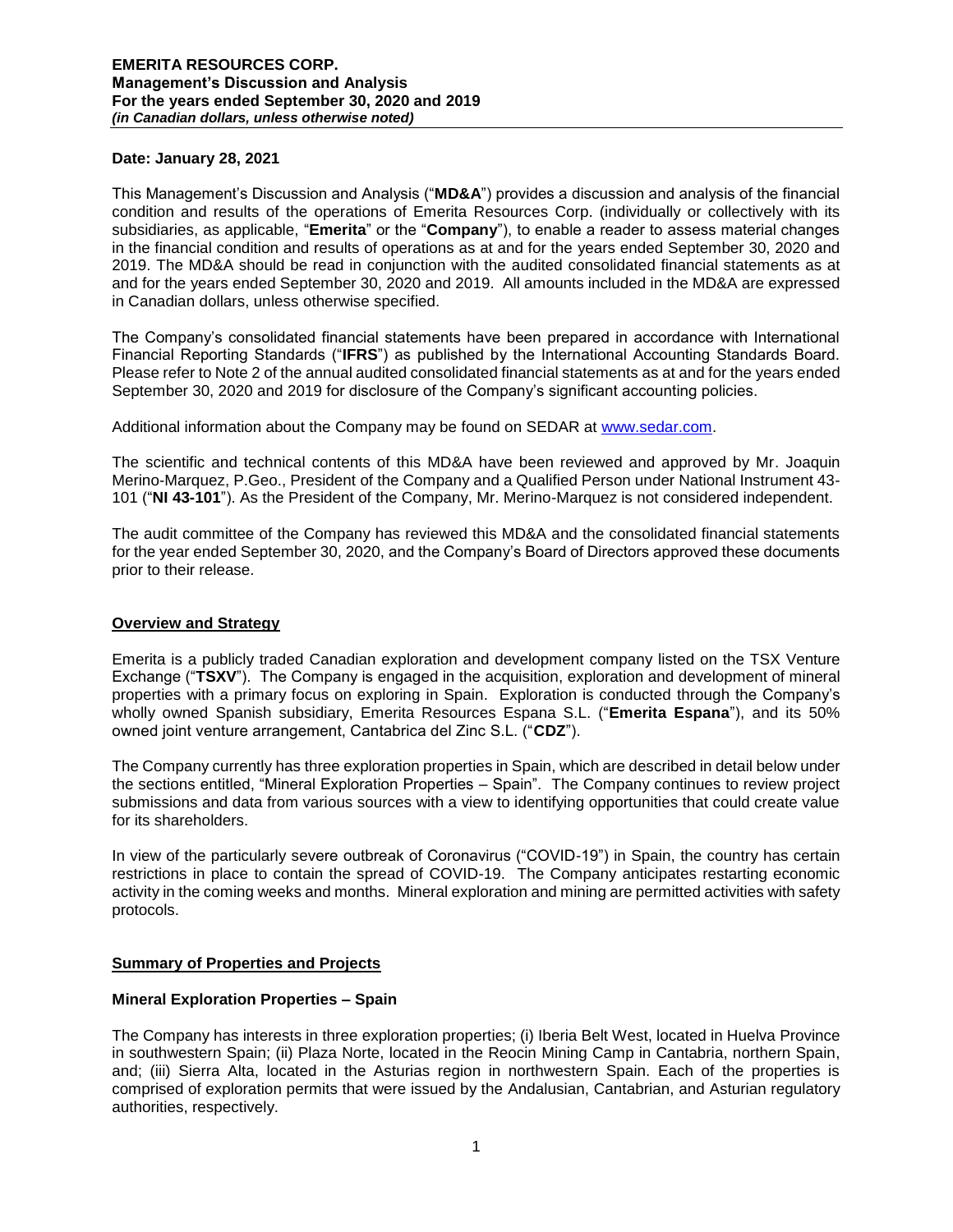## *Iberia Belt West ("IBW") Project (formerly referred to as Paymogo)*

In September 2017, the Upper Court of Andalusía (the "Upper Court") ruled in favour of Emerita's appeal relating to the awarding of the IBW Zinc Project (the "IBW Project") tender to Mina de Aguas Tenidas SA ("Matsa") and ordered that the qualifying bids pursuant to the tender be reassessed.

When the IBW Project was initially awarded to Matsa in 2014, Emerita filed an appeal based on its belief that the tender process contained a number of procedural errors and had not been conducted impartially. The Upper Court found that certain of the criteria used by the panel to evaluate the offers were considered arbitrarily and had not been made known to all the participants in the tender process and that "the panel made an arbitrary assessment of the bids favoring one bidder to the detriment of the others". As a result, the Upper Court ruled in favour of Emerita's appeal and rescinded the awarding of the IBW Project.

The Upper Court directed the panel to reassess the bids excluding the criteria that were not previously publicly disclosed. In November 2019, the Supreme Court of Spain confirmed the ruling supporting Emerita's challenge to the tender process, and that the tender bid results be recalculated excluding certain criteria. In February 2020, the Supreme Court instructed the panel responsible for awarding the project to execute its ruling. On September 1, 2020, Emerita was officially notified through a resolution that it is the winning bidder of the IBW mining rights in Huelva. The Tender resolution has been issued by the Provincial Secretary of the Regional Ministry of Industry in Huelva. The resolution declares that Emerita Espana is the winning bidder of the tender. Emerita Espana has submitted the required certificates and is now prepared to accept the mineral rights to the project. Emerita Espana is registered on the Junta de Andalusia official website as the owner of the mineral rights to the IBW project.

The IBW Project is located within the famous Iberian Pyrite Belt, one of the most highly mineralized volcanogenic massive sulfide (VMS) terranes in the world. The Project is located in the western part of the belt, adjacent to the border with Portugal, approximately 70km west of Seville and 50km from the port city of Huelva. The Project extends along a strike length of approximately 18km. Access to the Project is excellent via paved and all-weather gravel roads. Within the Project area, several base metal occurrences have been identified by previous exploration, the most significant of which are the La Infanta and Romanera deposits.

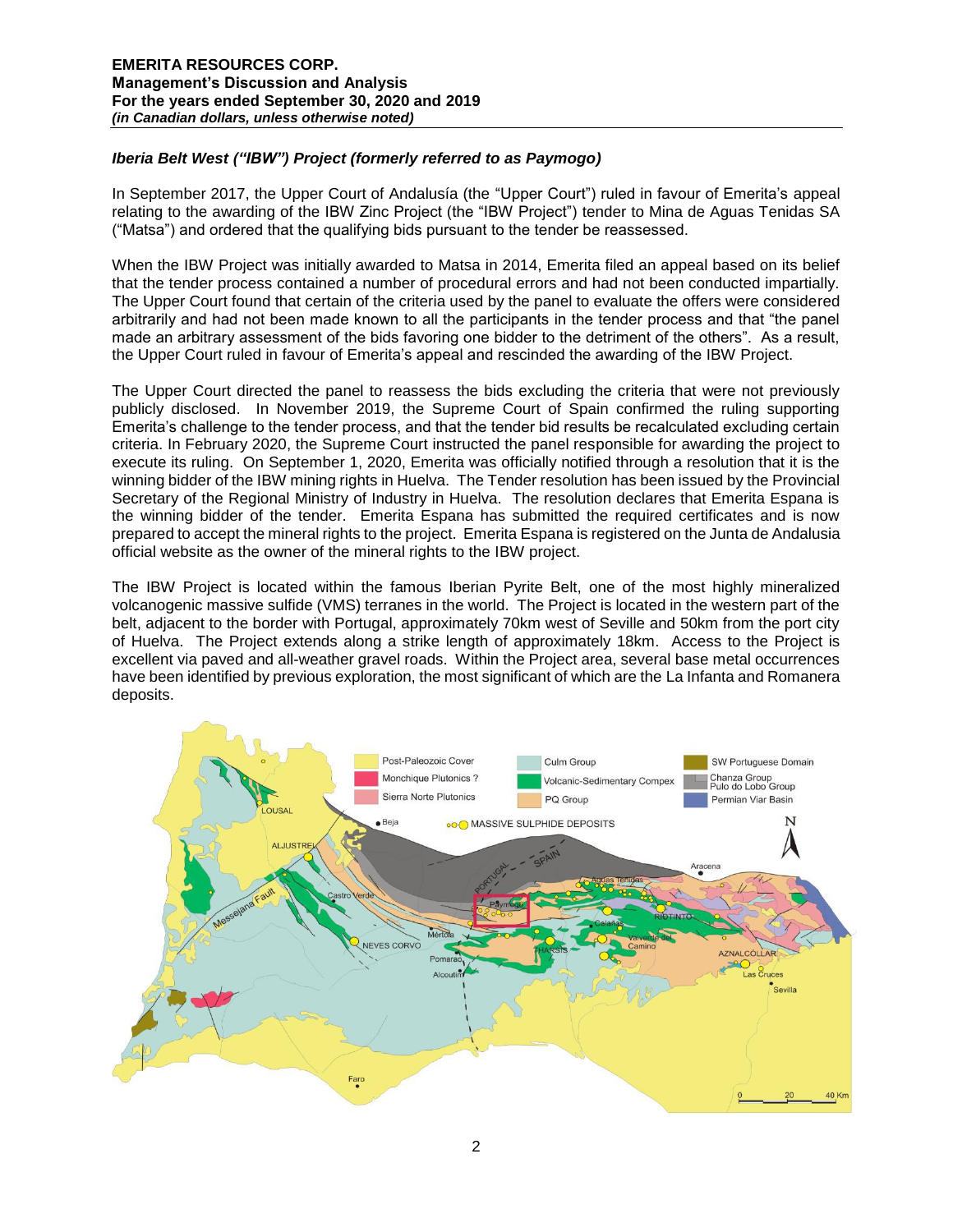The Romanera deposit was drilled primarily by Minera Rio Tinto in the 1990's and is reported to contain 34 million tonnes grading 0.42% copper, 2.20% lead, 2.3% zinc, 44.4g/t silver and 0.8g/t gold, within which there is a higher-grade resource of 11.21 million tonnes grading 0.40% copper, 2.47% lead, 5.50% zinc, 64.0 g/t silver and 1.0 g/t gold (The Volcanic Hosted Massive Sulphide Deposits of the Iberian Pyrite Belt, Garcia-Cortes ed., 2011). A qualified person, as defined by National Instrument 43-101, has not done sufficient work on behalf of Emerita to classify the historical estimate reported above as current mineral resources or mineral reserves, as Emerita is not treating the historical estimate as such. The historical estimate should not be relied upon. The deposit extends from surface to approximately 350 metres depth on historical drilling. The mineralization remains open for further expansion down dip beyond the limits of the existing drilling.

The La Infanta mineralized zone has been drilled from surface where it outcrops to a depth of approximately 100 metres. Numerous high-grade intercepts occur within the zone, and it remains open for expansion at shallow depths. Drilling was completed by Phelps Dodge in the mid-1980's. La Infanta is located approximately 8km to the east of the La Romanera deposit.

The Company has completed the compilation of a comprehensive digital database from the historical work which was well preserved in hard copy. For the Romanera and Infanta deposits at the Project there are 51 and 48 historical drill holes available, respectively, including survey data and assays. A complete list of the drill hole results for both the Infanta and Romanera deposits can be found in the Company's press releases dated September 9, 2020 and October 15, 2020, respectively.

With the digital databases in place, three-dimensional models of the mineralized zones were developed and used for target generation in the upcoming diamond drill program, which the Company has submitted to and has been accepted by the mining authorities in Andalusia. The exploration permit granted to the Company is officially published on the Andalusia Mining portal on the Junta de Andalusia website. This is a requirement of the permitting process by the Department of Mines of Huelva province, who will consult with the environmental department of Huelva province to secure the environmental permit and authorize the exploration activities. The application process in Spain requires a comprehensive exploration plan as well as a reclamation plan. Once issued, the permits are valid for the duration of the license.

## *IBW Project- Outlook*

The initial program will be designed to drill the deposit in sufficient detail to complete a NI 43-101 compliant mineral resource estimate. The Company is completing protocols with respect to safe work practices relating to managing the present pandemic situation as an important part of project implementation.

The Company has filed its work program with the appropriate regulators in Huelva Province in support of acquiring permits to commence the diamond drill program on the Iberia Belt West Property. The initial drilling will focus on the Infanta deposit. This is the zone with the highest-grade mineralization on the Project to date and was only drilled to approximately 110 metres depth historically. The mineralized zone at Infanta remains open down dip and along strike. The first drill program will be comprised of approximately 5,000 metres of drilling in 22 planned drill holes ranging from 100 metres to 300 metres in length. Planned collar locations and an example section for the planned program can be found in the Company's press release dated November 10, 2020. The core will be logged and sampled in the Company's facilities in Puebla de Guzman, located 7km from the Project. The samples will be shipped to ALS prep lab in Seville and assayed in ALS Canada. Both laboratories are independent of the Company.

The Company has engaged FRASA Ingenieros Consultores ("FRASA") to prepare the environmental documentation for the Project in order to obtain the environmental license required in the area for exploration activities. In Spain, there are different classifications of land with respect to environmental sensitivity as it pertains to development. The portion of the Project that hosts the Infanta deposit falls within the classification where there are no environmental restrictions for development. The Company has been provided with a copy of a letter from the Environment Department to the Mines Department confirming this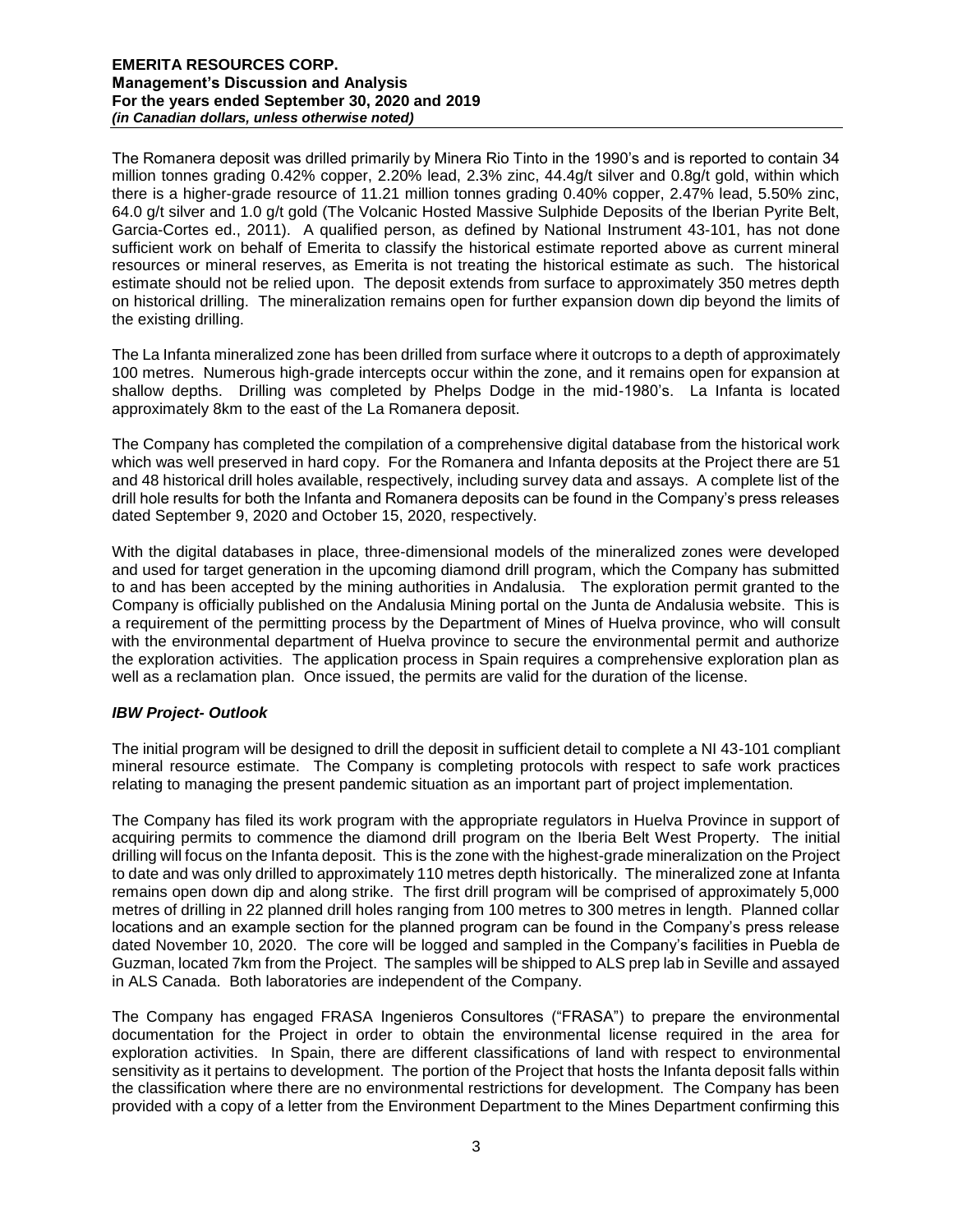is the case and as such there is no requirement for an environmental study for this area of the Project for the purposes of mineral exploration. In order to commence drilling, the Mines Department's regulations require that the reclamation plan filed by the Company for the diamond drill program be published for 30 days on the government website for comment. Based on discussions with government officials, the reclamation plan is expected to be published in January 2021. Drilling is a low impact activity and rarely is there any public objection to such a program.

The El Cura area of the property falls in the next category of environmental classification in terms of environmental protection to permit a drill program. The area within the IBW municipality is another step higher. Both areas require the Autorizacion Ambiental Unificada ("AAU") which is being completed with the assistance of FRASA.

The municipality of Puebla de Guzman, where La Infanta is located, is actively collaborating with the Company in facilitating the access agreements with the landowners. The Company does not anticipate any issues with respect to accessing the drill sites based on discussions to date.

## *Plaza Norte Property – Description*

On October 26, 2017, the Company, along with, inter alia, its Spanish joint venture partner, Aldesa, was awarded exploration concessions for 120 claims comprising 3,600 hectares in the Santillana Syncline (the "Plaza Norte Project"), through the public tender organized by the government of Cantabria. The rights to the Plaza Norte Project have been granted for an initial term of three years, with the option to renew.

The Company participated in the tender process through a joint venture company, CDZ, of which the Company owns a 50% interest. The remaining ownership interest is majority held by the Aldesa Group of Companies ("Aldesa"). Details about Aldesa can be found at [www.aldesa.es.](http://www.aldesa.es/) Aldesa is a specialized infrastructure construction group with over 40 years experience in the construction industry in Spain and internationally. Emerita and Aldesa formed a joint venture for the purpose of participating in the exploration and development of the Plaza Norte Project. Under the terms of the joint venture, the parties will be equally represented on the board of directors of CDZ and Emerita will be the operator of the board-approved exploration programs.

The Plaza Norte Project is in the Cantabria Region, northern Spain, in the Reocin mining district. The Cantabria region is characterized by first world infrastructure including an industrial port and an excellent rail and road network. The Reocin mine is a past producing zinc mine and among the richest zinc mines in the world.

## *Plaza Norte Property – Outlook*

CDZ has filed the technical report for renewal of the claims comprising the Plaza Norte Project with the Ministry of Mines in Cantabria. The claims were renewed by the Ministry in December 2020. All activities are suspended in this area due to the COVID-19 pandemic.

CDZ has received all requisite permits and has initiated the exploration program. The drilling program is focused on evaluating high-grade Mississippi Valley type zinc-lead mineralization in the past producing Reocin mining camp. The program is following up on mineralized drill intercepts identified in previous drilling during exploration campaigns completed primarily in the 1980s and 1990s.

The Company has digitally compiled and analyzed the historical technical data consisting of drill core logs and assays from more than 300 diamond drill holes, geophysical data, historical production data, and internal exploration reports for the Project. Analysis of this data has resulted in 4 key areas being identified as high priorities for exploration. These areas are (from north to south): Yuso, Queveda, San Miguel and Mercadal. All of these targets have significant mineralized intercepts, and Mercadal was the site of a past producing mine.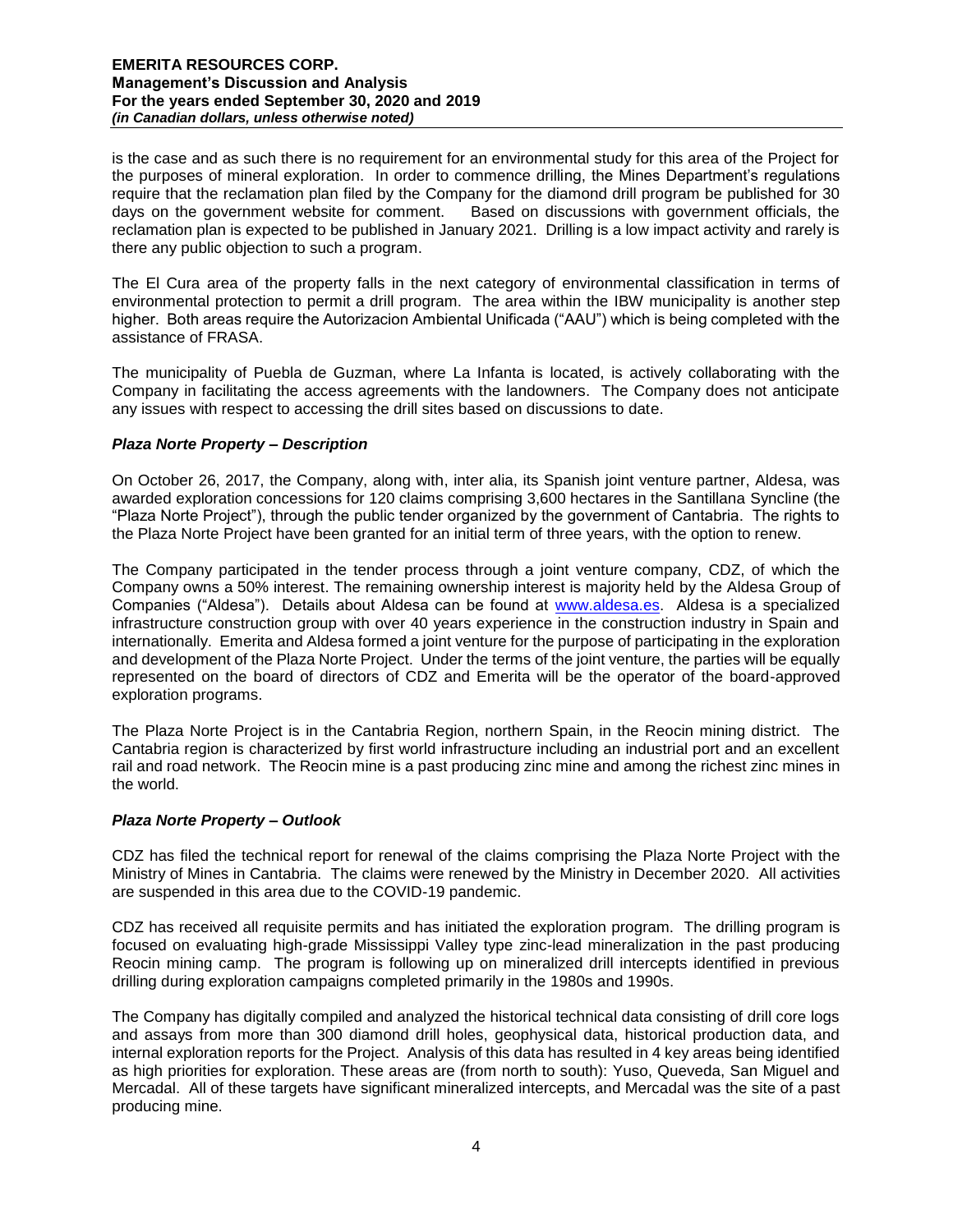To date, 6 drill holes have been completed on the Quevada target (see news release dated August 8, 2019 for target details). All drill holes intersected mineralization and drill holes were generally more than 200 meters apart on this broad target area. The most significant intercepts were:

- Hole 1- intersected 4 meters grading 9.0% zinc
- Hole 2- intersected 1-meter grading 6.0% zinc
- Hole 4- intersected 1-meter grading 9.3% zinc and 1-meter grading 7.8% zinc
- Hole 5- intersected 1-meter grading 8.2% zinc

The mineralization is hosted within a breccia zone within a dolomite unit at depths between 550 and 600 meters in this area. The Breccia zones hosts pockets of collapse breccia that contains sphalerite and dolomite in variable proportions. The drilling indicates that sphalerite-rich sections on the Quebrada target seen to date are highly variable in shape, grade and width and become dolomite dominated laterally. To date, a dominant structural control that would focus the mineralization such as is seen at the adjacent Riocin deposit has not been identified at the Quevada target.

To date, 3 drill holes have been completed on the Yuso target. The most significant intercepts were:

- Hole 7- intersected 1 meter grading 6.65% zinc
- Hole 8- intersected 1-meter grading 1.67 and 1-meter grading 1.43% zinc
- Hole 9- intersected 2.10-meter grading 9.48% zinc including 1-meter grading 16.15% zinc

CDZ expects to focus on the past producing Mercadal target for the next phase of drilling, however the project is presently a lower priority and the Company's focus will shift to the IBW project.

## *Sierra Alta Property – Description*

The Sierra Alta property is comprised of one exploration permit which consists of 90 mining claims comprising 2,700 hectares in the "Navelgas Gold Belt" in the Asturias region of northwestern Spain. The Company applied for the permit on November 18, 2013 and received notice that the permit for the property had been granted on July 26, 2015. The concession is valid for a three-year term and is renewable for equal and successive periods of three years. The Sierra Alta project is in a comparable geological environment to the El Valle-Boinas and Carles gold mines which operate 35 kilometres to the east of the project. Gold mineralization in the area typically occurs in high grade epithermal veins, skarns, and as intrusive related gold deposits. High grade gold samples in bedrock were identified by the Company during the initial property assessment, with grades of up to 10.65 g/t gold.

The area is characterized by extensive ancient Roman gold mine workings that align for over 10 kilometres along a NNE-SSW striking structure, of which the two largest historical excavations occur within the property boundary.

In July 2017, the restoration and investigation plan submitted to the local authorities was approved. This document initiated a three-year period of concessions and established the expiry date of the permit of July 31, 2020. The Company initiated the renewal process prior to July 31, 2020 and is confident that it will receive a renewal in the coming months. The concessions period can be renewed for another three-year period, subject to certain conditions being satisfied.

# *Sierra Alta Property – Exploration*

In July 2016, the Company commenced exploration on the Sierra Alta property. The initial exploration program consisted of detailed geological mapping, bedrock sampling and trenching, where required. The program was designed to identify and evaluate areas with high grade gold mineralization along more than four kilometers of strike length and prioritize the target areas for diamond drilling in a subsequent program.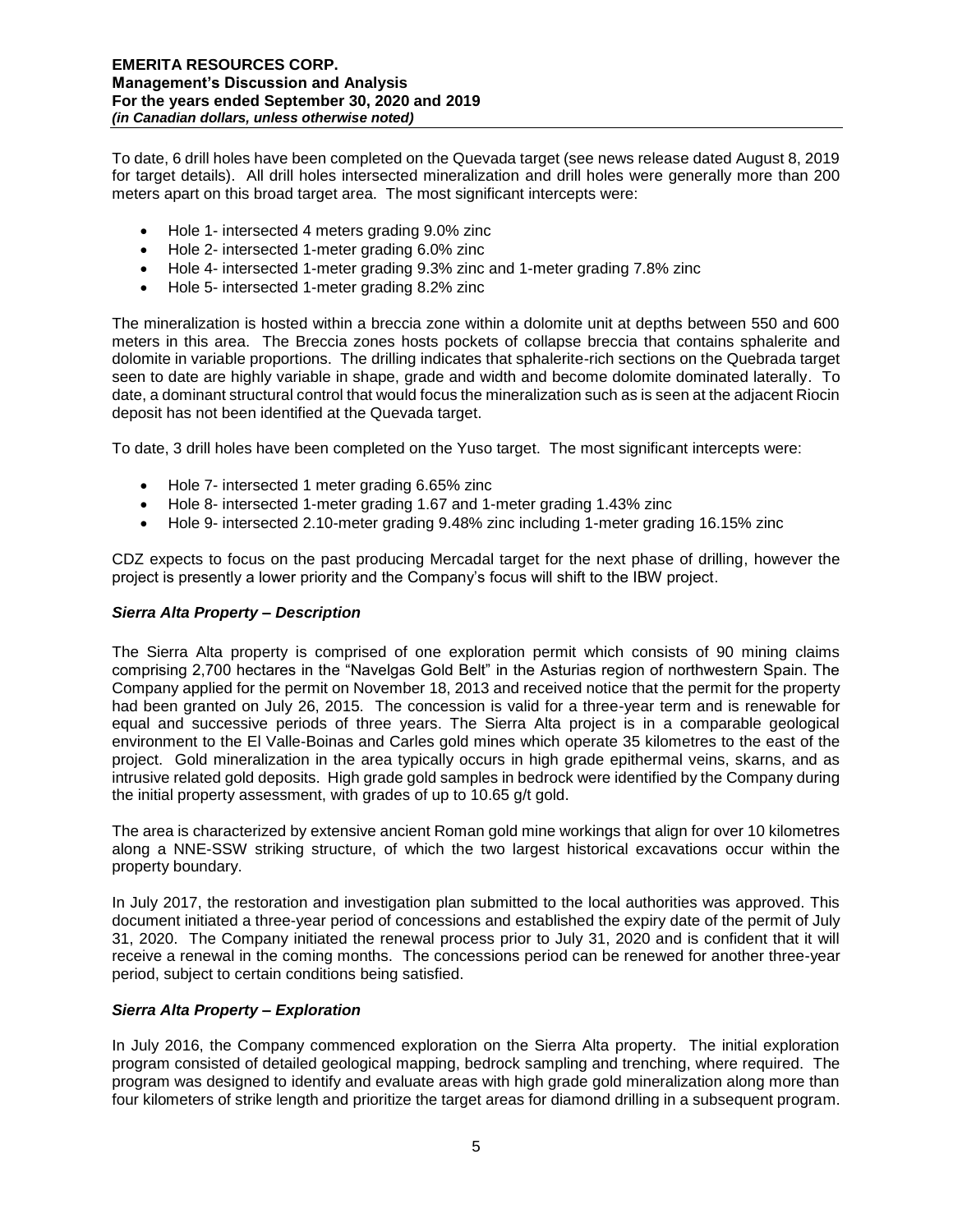The initial area of focus is characterized by a high density of ancient Roman mining excavations which are distributed along a geological structure that appears to control the distribution of the mineralization.

There are two main gold geochemical anomalies within the Sierra Alta property. The anomaly in the North is approximately 3.0 kilometres long by 300 metres wide, and the one in the South is approximately 1.5 kilometres long by 200 metres wide. Recent exploration has been focused on the Northern anomaly where there is a high concentration of ancient mining excavations.

On November 3, 2017, a formal work plan was submitted by the Company to regional mining authorities. The Company received approval of the work plan which expired July 31, 2020. The Company submitted a new work plan prior to July 31, 2020 and is confident that it will receive approval from authorities in the coming months.

The Company has signed a binding letter agreement with Western Metallica Corp. ("Western"), a private company, pursuant to which Western may earn a 55% interest in the Sierra Alta project (the "Sierra Transaction"). Sierra Alta is a legacy project of the Company, and not presently a focus.

To earn its 55% interest, Western shall:

- Pay \$50,000 in cash or in kind to the Company (paid);
- Issue 500,000 shares of Western to the Company upon the renewal of the license for the Sierra Alta project;
- Spend \$500,000 on mineral exploration of the project within 24 months of the date hereof; and
- Enter into a binding joint venture agreement with the Company.

Pursuant to Multilateral Instrument 61-101 – *Protection of Minority Security Holders in Special Transactions*  ("MI 61-101"), entering into the letter agreement with Western is a "related party transaction" as Joaquin Merino, Emerita's President and a member of Emerita's board, is a significant shareholder of Western and is Western's Chief Executive Officer. The Company is exempt from the requirements to obtain a formal valuation or minority shareholder approval in connection with the transactions contemplated by the PPA by virtue of sections 5.5(b) and 5.7(e), respectively, of MI 61-101. The letter agreement with Western was considered and unanimously approved by the board of directors of the Company. Mr. Merino abstained from voting on this matter. The alternative for the Company to not pursuing this transaction with Western would be to divest itself of the Sierra Alta project for no consideration.

## *Aznalcóllar Tender*

On December 16, 2014, the Company submitted a detailed technical proposal, which was the final requirement for the final stage of the public tender process for the Aznalcóllar Project.

The Aznalcóllar Project is a past producing property within the Iberian Pyrite Belt that hosted the Aznalcóllar and Los Frailes open pit zinc-lead-silver mines. The focus of the project is the re-development of the Los Frailes deposit which was developed in the mid-1990s. The historical open pit mineral resource as calculated by the previous operator of the mine was estimated to be 71 million tonnes grading 3.86% zinc, 2.18% lead, 0.34% copper and 60 ppm silver.

On February 23, 2015, the panel evaluating the bids for the Aznalcóllar Project on behalf of the Junta of Andalusia (the "Panel") recommended that the tender be granted to one of the Company's competitors in the bidding process. On February 26, 2015, the Head of the Mine Department of the Junta Andalusia confirmed that the tender process had been concluded and formally granted the tender to the Company's competitor, Minera Los Frailes SL ("Los Frailes").

Given the strength of its proposal, the Company initiated an appeal to the tender process on February 27, 2015 and was accepted by a Seville court judge on March 2, 2015.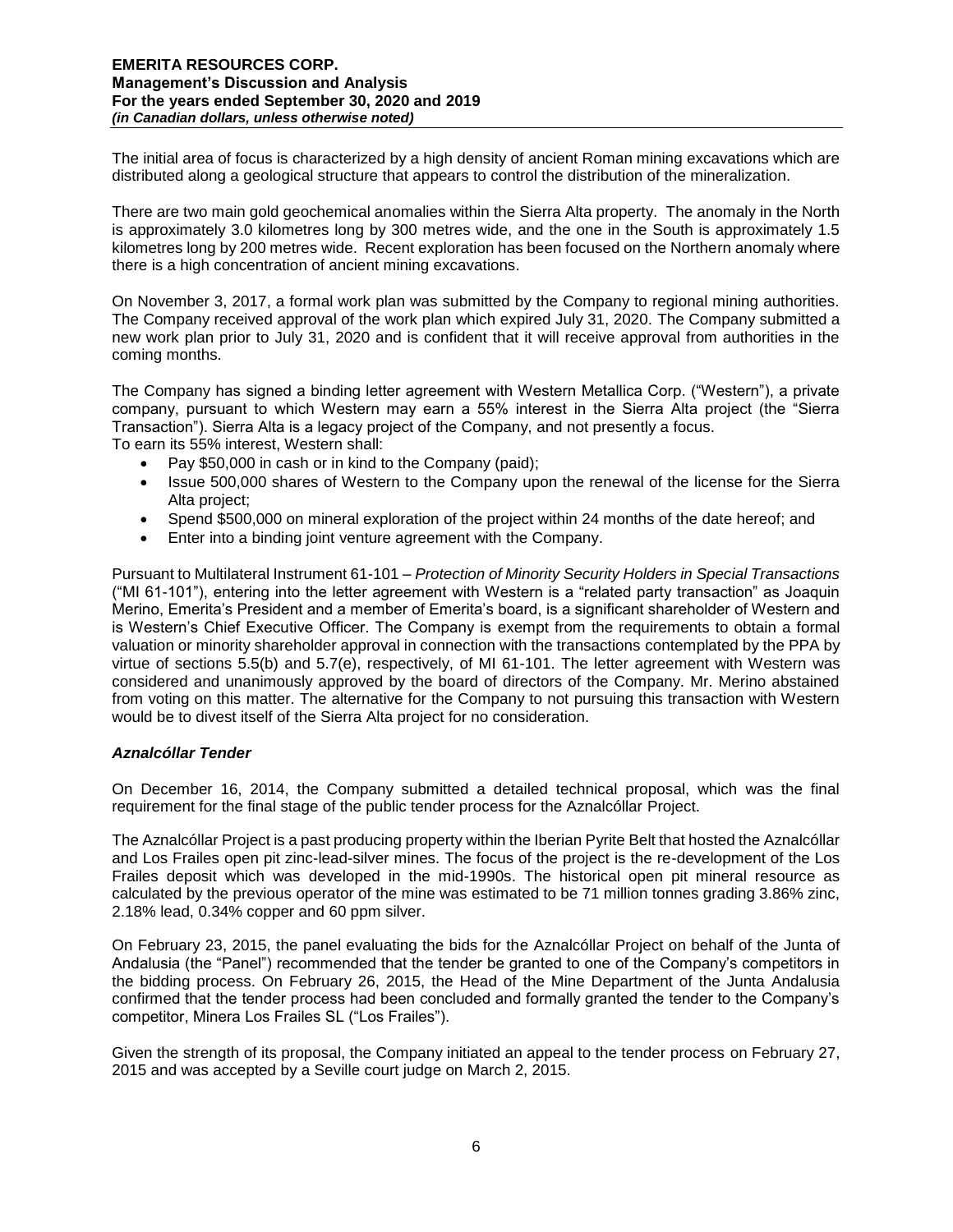The Company has been engaged in a lengthy litigation process relating to corruption and prevarication charges against officials of the outgoing Junta in Andalusia related to the public tender for the Aznalcóllar Project. In October 2019, five judges of the Appellate Court of Seville unanimously ruled in favour of Emerita's appeal of a lower court's decision to dismiss a criminal case against the Andalusian government panel responsible for awarding the Aznalcóllar Project and the former Director of Mines of the Government of Andalusia. The criminal case was re-opened, and the scope of criminal charges expanded. All testimony relating to this phase of the proceedings has now been completed and the resolution is expected to be issued by the presiding judge shortly following the re-opening of the courts.

According to Spanish legal counsel, laws relating to public tenders in Spain stipulate that if there is commission of a crime in the awarding of a public tender, the bid shall be disqualified, and the tender awarded to the next qualified bidder. In the case of the Aznalcóllar Project, Emerita is the only other qualified bidder. The timing of the legal process cannot be determined at this time and whether or not this process will result in the Company ultimately winning the rights to Aznalcóllar project remains uncertain. Emerita remains committed to working with the community of Aznalcóllar to develop the Project in an environmentally responsible manner to benefit all stakeholders. For a summary of the legal proceedings and summary of the Aznalcóllar Project, please refer to the news releases of October 4 and October 29, 2019, and May 4, 2020.

## **Mineral Exploration Properties – Brazil**

## *Falcon Project – Description*

In June 2016, the Company entered into a binding letter agreement (the "Falcon Agreement") with Falcon Metais Ltda. ("Falcon") pursuant to which Falcon granted to Emerita an option (the "Option") to acquire a 100% interest in the Falcon Litio MG Project (the "Falcon Project"). The Falcon Project is adjacent to Brazil's only lithium mining operation owned by Companhia Brasileira de Lí tio ("CBL") and the northwestern property boundary of the Falcon Project is just 500 meters from the CBL mine. The Falcon Project is comprised of five exploration permits and one application for an exploration permit.

Pegmatite dykes similar to the mineralized dykes on the adjacent property have been identified during the initial field reconnaissance of the area. Lithium mineralization in the area is associated with Neoproterozoic granitic intrusions that have deposited lithium mineralization with minor contents of rare metals such as thallium, niobium and tin in the apical aureole of these intrusions. Mineralization is hosted by pegmatite dykes with widths varying from 5 to 30 meters and strike in excess of 1 kilometre. The mineralized pegmatite dyke system is structurally controlled by a framework of NW and NE crosscutting faults and fractures, and locally is characterized by stockwork systems or sets of sub-paralleled sheeted dykes. The main lithium mineral at the adjacent operation is spodumene with minor amounts of petalite.

To acquire the Option, Emerita issued 100,000 common shares to Falcon in June 2016, at a price per share of \$0.775. An additional 100,000 common shares were issued on August 28, 2017 at a price per share of \$0.60 based on the estimated market value of the shares on the date of issuance. The Company issued the third and final tranche of 100,000 common shares to Falcon on September 12, 2018 at a price per share of \$0.20, based on the quoted market value of the shares on the date of issuance. Falcon will retain a transferable 2% net smelter royalty on all commercial sales from the Litio Project.

In addition, if a "mineral resource", as defined in NI 43-101, of at least 20 million tonnes with a grade of at least 1.3% LiO2 is delineated at the Falcon Project, Emerita shall either, (i) pay CAD\$5 million in cash to Falcon or, by its sole discretion, (ii) issue CAD\$5 million worth (to be determined on a reasonable volume weighted average price basis) of common shares to Falcon (the "Resource Consideration").

The Resource Consideration shall only be paid by Emerita if (i) the mineral resource is verified by a "qualified person", as such term is defined in NI 43-101, who is independent of Emerita and Falcon, and (ii)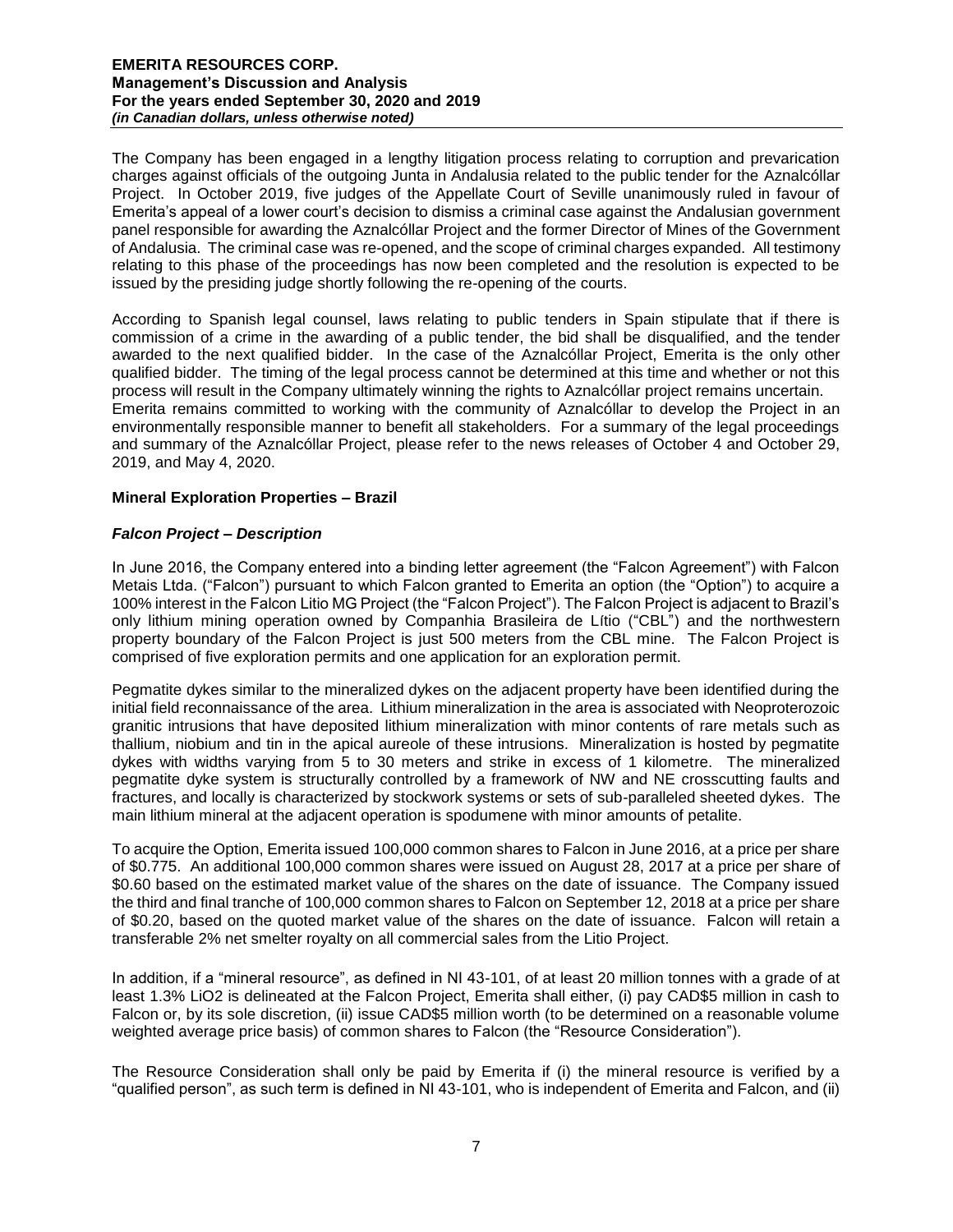at least 50% of the mineral resource is categorized as an "indicated mineral resource" or "measured mineral resource", as defined in NI 43-101.

### *Falcon Project – Outlook*

The Falcon Project provides an opportunity for the Company to add value at a low cost. Further updates will be provided as they become available.

## **Liquidity and Capital Resources**

As at September 30, 2020, the Company had working capital deficit of \$490,674 (September 30, 2019 – working capital deficit of \$1,597,750), which included a cash balance of \$778,065 (September 30, 2019 - \$69,783), amounts receivable of \$80,966 (September 30, 2019 - \$58,598), and prepaid expenses and advances of \$220,117 (September 30, 2019 - \$109,182), offset by accounts payable and accrued liabilities and other liabilities of \$1,569,822 (September 30, 2019 - \$1,835,313). Other liabilities are in the amount of a loan payable of \$339,013 that was repaid subsequent to the fiscal year end.

On July 10, 2020, the Company completed a non-brokered private placement financing of 27,000,000 units of the Company ("Units") at a price of \$0.05 per unit for gross proceeds of \$1,350,000. Each Unit is comprised of one common share of the Company, and one-half of one common share purchase warrant that will entitle the holder to acquire one common share at a price of \$0.15 for the period of 24 months following the closing date of the Offering. The proceeds of the Offering are expected to be used to finance exploration activities at the Company's properties in Spain and for general corporate purposes.

On August 13, 2020, the Company completed a non-brokered private placement financing of 7,142,847 units of the Company ("Units") at a price of \$0.14 per unit for gross proceeds of \$1,000,000. Each Unit is comprised of one common share of the Company, and one-half of one common share purchase warrant that will entitle the holder to acquire one common share at a price of \$0.15 for the period of 24 months following the closing date of the Offering. The proceeds of the Offering are expected to be used to finance exploration activities at the Company's properties in Spain and for general corporate purposes.

On December 11, 2020, the Company completed a brokered private placement financing of 36,964,285 units at a price of \$0.14 per unit for aggregate gross proceeds of \$5,175,000. Each unit is comprised of one common share of the Company and one-half of one common share purchase warrant. Each whole warrant is exercisable to acquire one common share at a price of \$0.16 until December 11, 2022. The net proceeds of the Offering are expected to be used to diamond drill its Iberian Belt West Project in Spain and for working capital and general corporate purposes.

## **Results of Operations**

During the year ended September 30, 2020, the Company recorded a loss of \$1,236,298, or \$0.02 per share, compared with a loss of \$2,087,441 or \$0.06 per share, during the comparable year ended September 30, 2019.

Expenses incurred during the year ended September 30, 2020 included \$835,791 in consulting and management fees; \$155,526 in shareholder communications, filing fees, and promotional expenses; \$99,848 in office expenses for office administration services; \$119,976 in professional fees related to legal expenses and the preparation and audit of the Company's financial statements; \$7,943 in travel expenses related to business development; and \$354,445 in share-based compensation to directors, officers, and consultants of the Company. During the year ended September 30, 2020, project evaluation expenses of \$312,810 were incurred relating to the evaluation of mineral properties in Spain.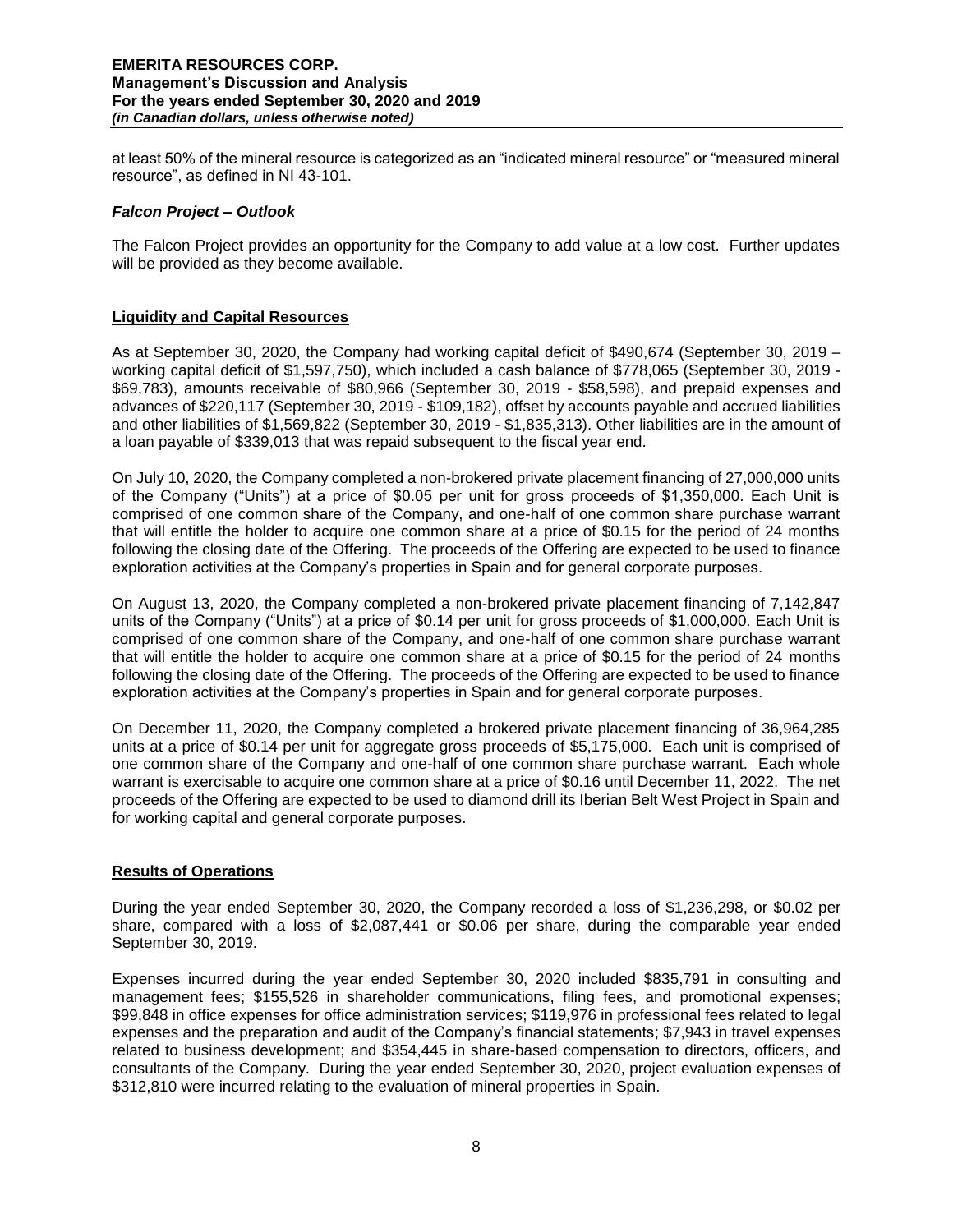A gain of \$719,498 was recorded in 2020 in relation to a waiver agreement between the Company and certain directors and officers that waives certain amounts owed to them by the Company prior to September 30, 2020.

Expenses incurred during the year ended September 30, 2019 included \$791,364 in consulting and management fees; \$114,814 in shareholders communications, filing fees, and promotional expenses; \$96,143 in office expenses for office administration services; \$39,904 in travel expenses related to mineral properties; and \$77,890 in professional fees related to the preparation and audit of the Company's financial statements In addition, project evaluation expenses of \$41,113 were incurred, relating to the evaluation of mineral properties in Spain and Brazil.

A loss of \$722,857 was recorded in 2019 in relation to a change in the Company's accounting policy regarding exploration and evaluation expenditures.

## **Cash flows**

## *Year ended September 30, 2020*

During the year ended September 30, 2020, the Company used cash of \$1,550,868 on operating activities. Cash used in operating activities consisted primarily of new project evaluation expenses incurred on the Company's properties in Spain and Brazil, corporate general and administrative expenses, interest expense, and share-based compensation issued during the year.

The Company had no investing activities during the year ended September 30, 2020.

During the year ended September 30, 2020, financing activities generated \$2,259,150 from proceeds received from a short-term loan, as well as net subscription funds received for private placement financings that took place during the year, loan repayments, and the proceeds from the exercise of some of the Company's outstanding warrants.

## *Year ended September 30, 2019*

During the year ended September 30, 2019, the Company used cash of \$1,516,959 on operating activities. Cash used in operating activities consisted primarily of new project evaluation expenses incurred on the Company's properties, corporate general and administrative expenses, and losses arising from the Company's investment in associate.

During the year ended September 30, 2019, investing activities used \$722,857 consisting of additional investment in the Company's joint venture arrangement.

During the year ended September 30, 2019, financing activities generated \$2,278,274, consisting of the proceeds from the Company's brokered private placement, and proceeds from the Company's long-term loan payable.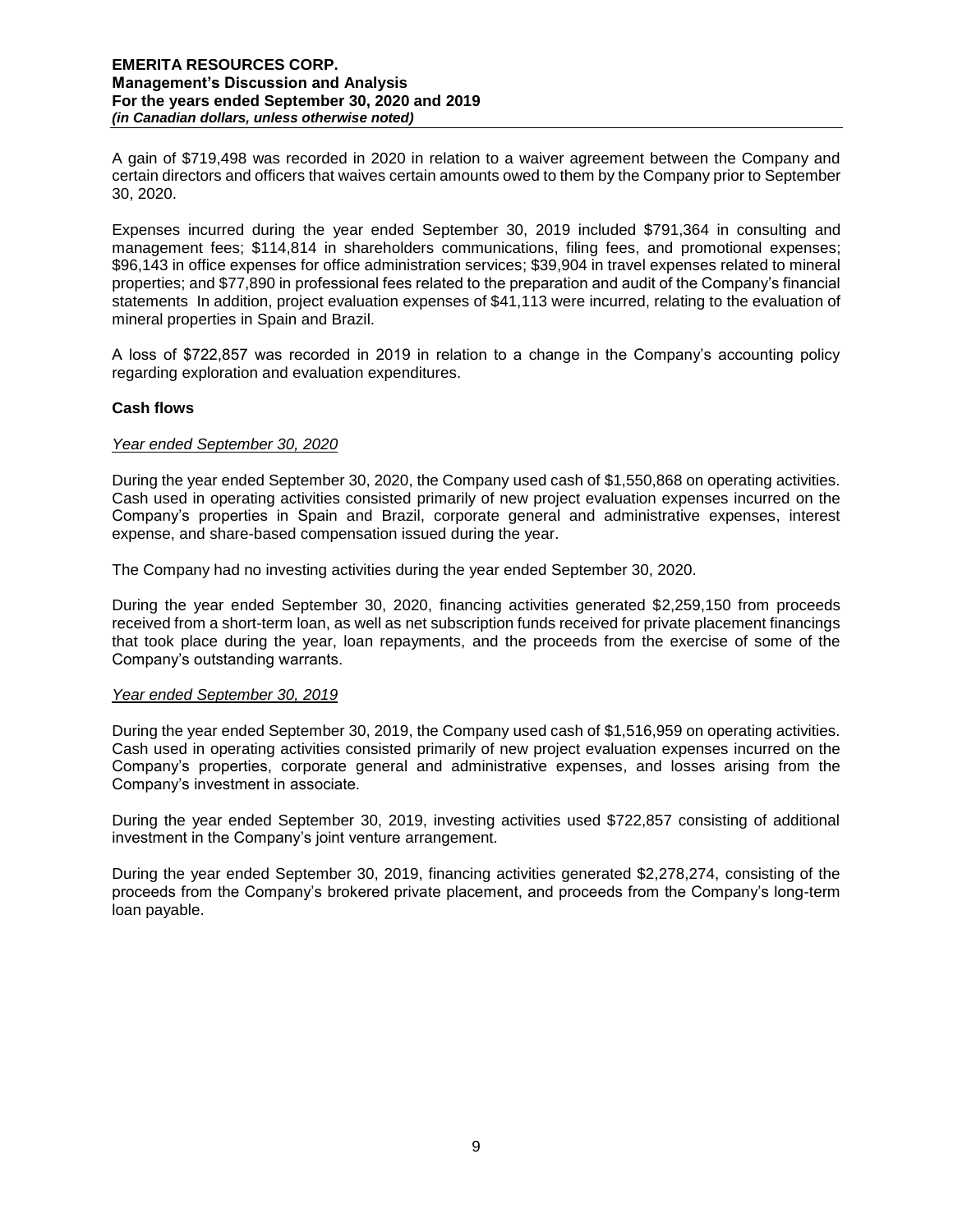## **Select Annual Information**

Select annual financial information for the years ended September 30, 2020, 2019 and 2018 is presented in the table below:

|                                   | 2020        | 2019           | 2018        |
|-----------------------------------|-------------|----------------|-------------|
|                                   |             |                |             |
| Revenues                          |             | $\blacksquare$ |             |
| Loss and comprehensive loss       | (1,236,298) | (2,087,441)    | (4,566,678) |
| Loss per share, basic and diluted | (0.02)      | (0.06)         | (0.17)      |
| Total assets                      | 1,105,001   | 264.215        | 253,533     |
| Working capital ('000s)           | (491)       | (1,598)        | (1,830)     |

# **Select Quarterly Information**

Select quarterly financial information for the most recent eight quarters is presented in the table below:

|                    |                          | <b>Operating</b> |             | Gain/(loss) per |                     |
|--------------------|--------------------------|------------------|-------------|-----------------|---------------------|
| Period             | Revenue (1)              | costs            | Gain/(loss) | share           | <b>Total assets</b> |
|                    |                          |                  |             | S               |                     |
| Q4- September 2020 |                          | 690,785          | 3.214       | 0.00            | 1,105,001           |
| Q3- June 2020      |                          | 365,501          | (350,123)   | (0.01)          | 468,883             |
| Q2- March 2020     | $\overline{\phantom{0}}$ | 195.394          | (194,092)   | (0.00)          | 247,508             |
| Q1- December 2019  |                          | 634,659          | (695, 297)  | (0.01)          | 224,776             |
| Q4- September 2019 |                          | (24, 909)        | (1,620,177) | (0.05)          | 264,215             |
| Q3- June 2019      |                          | 507,139          | (594,497)   | (0.01)          | 1,766,206           |
| Q2- March 2019     |                          | 339,880          | (363,535)   | (0.00)          | 912,312             |
| Q1- December 2018  |                          | 339,118          | 490,768     | 0.00            | 898,215             |

Explanatory Notes:

1) The Company has no sales revenues.

## **Financial Instruments**

Financial instruments recorded at fair value on the statement of financial position are classified using a fair value hierarchy that reflects the significance of the inputs used in making the measurements. The fair value hierarchy has the following levels:

- a) Level 1 Unadjusted quoted prices in active markets for identical assets or liabilities;
- b) Level 2 Inputs other than quoted prices that are observable for assets or liabilities, either directly or indirectly; and
- c) Level 3 Inputs for assets and liabilities that are not based on observable market data.

The fair value hierarchy requires the use of observable market inputs whenever such inputs exist. A financial instrument is classified to the lowest level of the hierarchy for which a significant input has been considered in measuring fair value.

The Company's financial instruments include cash, amounts receivable, loans payable, other liabilities, and accounts payable and accrued liabilities. The carrying values of these financial instruments reported in the statement of financial position approximate their respective fair values due to the relatively short-term nature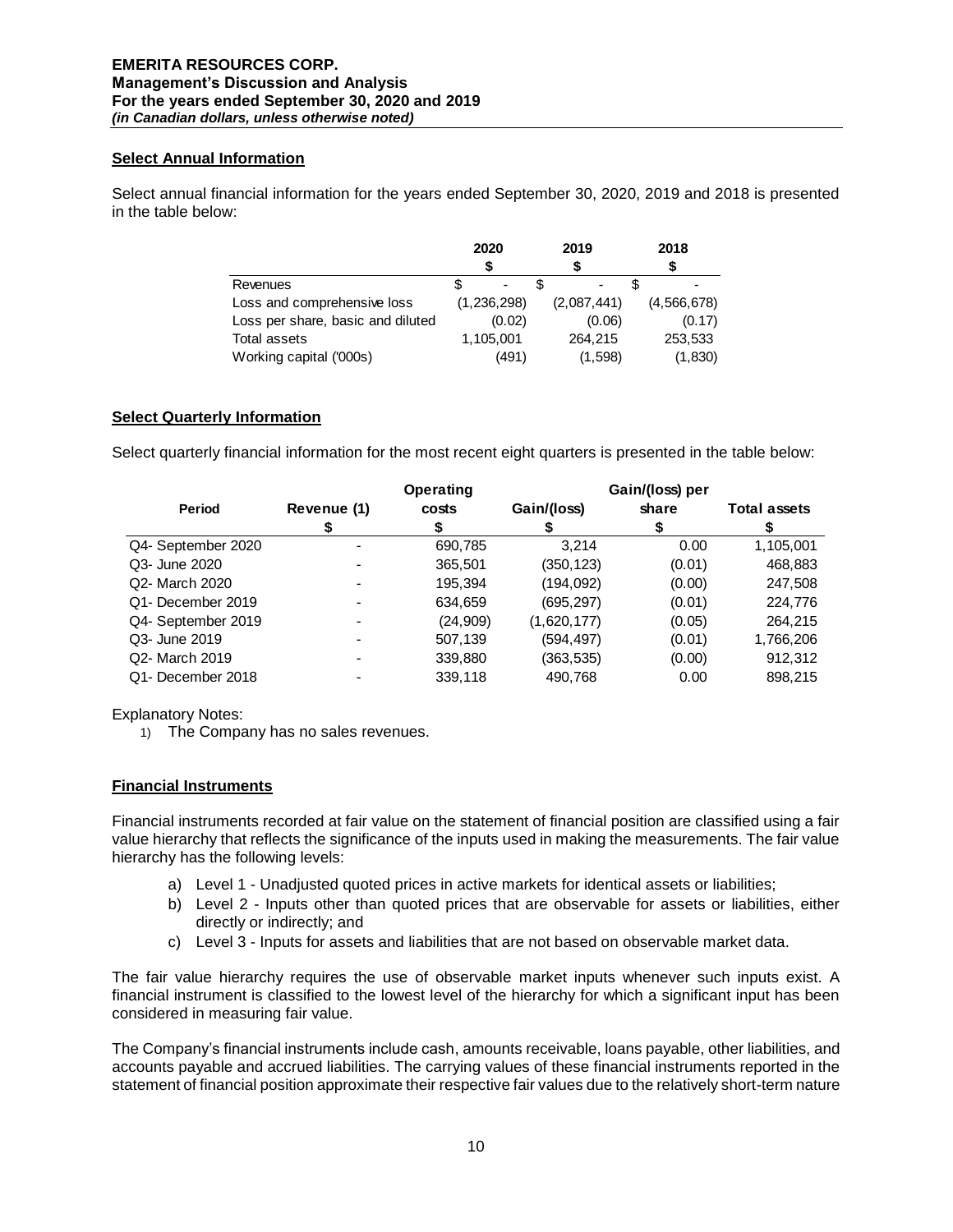of these instruments. As at September 30, 2020 and 2019, the Company had no instruments to classify in the fair value hierarchy.

The Company's risk exposures and the impact on the Company's financial instruments are summarized below:

(a) *Credit risk* 

Counterparty credit risk is the risk that the financial benefits of contracts with a specific counterparty will be lost if a counterparty defaults on its obligations under the contract. This includes any cash amounts owed to the Company by those counterparties, less any amounts owed to the counterparty by the Company where a legal right of set-off exists and also includes the fair values of contracts with individual counterparties which are recorded in the financial statements.

a. *Trade credit risk*

The Company is not exposed to significant trade credit risk.

b. *Cash* 

In order to manage credit and liquidity risk the Company's policy is to invest only in highly rated investment grade instruments that have maturities of three months or less. Limits are also established based on the type of investment, the counterparty and the credit rating.

(b) *Currency risk* 

Currency risk is the risk that the fair value of, or future cash flows from, the Company's financial instruments will fluctuate because of changes in foreign exchange rates. The Company's foreign currency risk arises primarily with respect to the Euro and Brazilian reals from its property interests in Spain and Brazil, and US dollars from operations. Fluctuations in the exchange rates between these currencies and the Canadian dollar could have a material effect on the Company's business, financial condition and results of operations. The Company does not engage in any hedging activity to mitigate this risk.

As at September 30, 2020 and 2019, the Company had the following financial instruments denominated in foreign currency (expressed in Canadian dollars):

**Euro US dollars Brazilian reals**

| Cash                                     | \$<br>65.489 | S  | 100               | S  | 984                    |
|------------------------------------------|--------------|----|-------------------|----|------------------------|
| Accounts payable and accrued liabilities | (70,003)     |    | (137)             |    | (121,480)              |
|                                          | (4, 514)     | \$ | 37)               | \$ | (120,496)              |
| September 30, 2019                       |              |    |                   |    |                        |
|                                          | Euro         |    | <b>US dollars</b> |    | <b>Brazilian reals</b> |
|                                          |              |    |                   |    |                        |
| Cash                                     | 36.852       | S  | 614               |    | 1.326                  |
| Accounts payable and accrued liabilities | (30, 856)    |    | (647,932)         |    | (196, 078)             |

#### **September 30, 2020**

A 10% strengthening (weakening) of the Canadian dollar against the Euro would decrease (increase) net loss by approximately \$(400) (September 30, 2019 – \$600).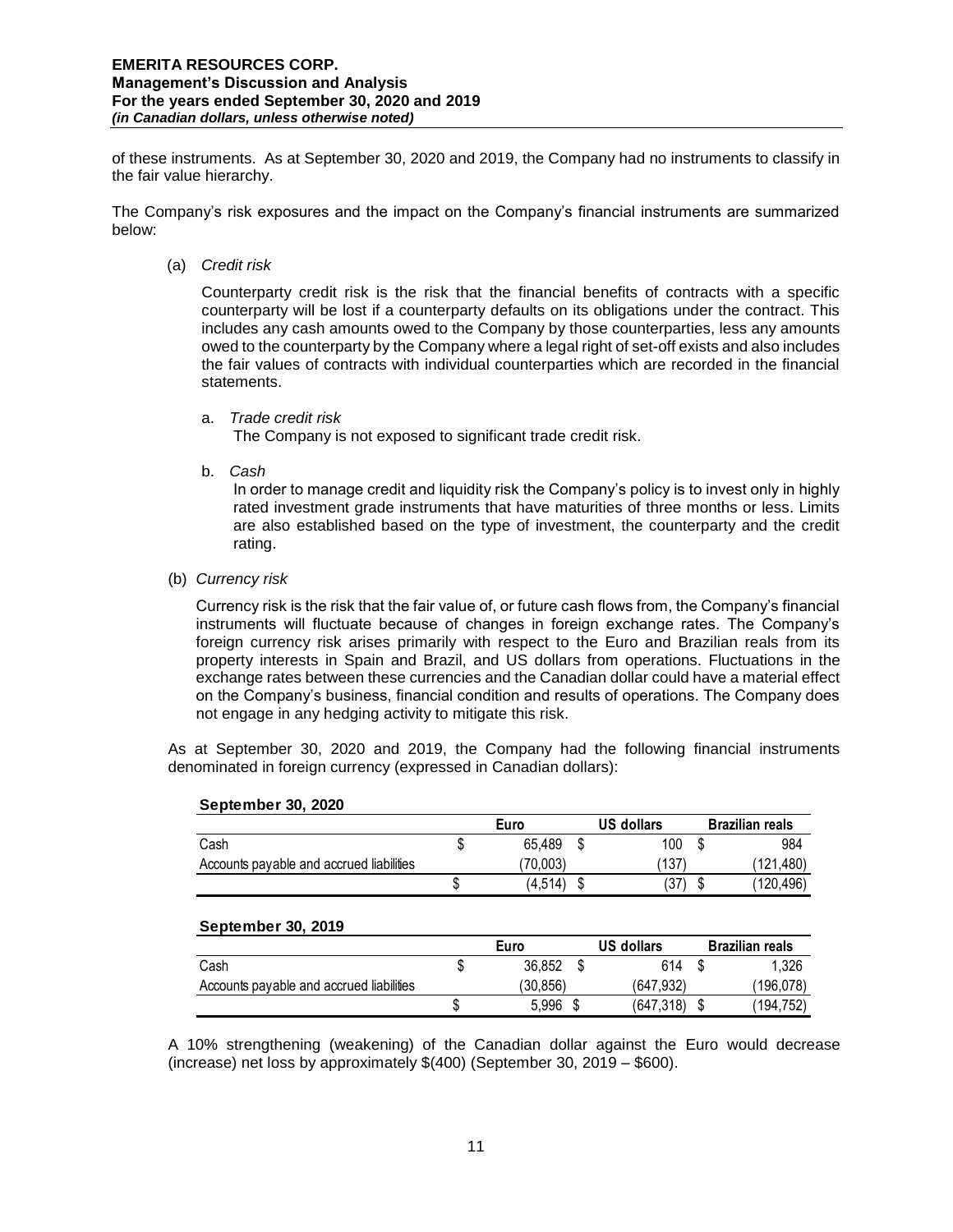A 10% strengthening (weakening) of the Canadian dollar against the US dollar would decrease (increase) net loss by approximately \$nil (September 30, 2019 - \$65,000).

A 10% strengthening (weakening) of the Canadian dollar against the Brazilian real would decrease (increase) net loss by approximately \$12,000 (September 30, 2019 - \$19,500).

*(c) Liquidity risk*

Liquidity risk is the risk that an entity will encounter difficulty in meeting obligations associated with financial liabilities. The Company's approach to managing liquidity risk is to ensure that it will have sufficient liquidity to meet liabilities when due. At September 30, 2020, the Company had a cash balance of \$778,065 (September 30, 2019 - \$69,783) to settle current liabilities of \$1,569,822 (September 30, 2019 - \$1,835,313). The Company's trade payables have contractual maturities of less than 30 days and are subject to normal trade terms.

*d) Commodity / Equity price risk*

The Company is exposed to price risk with respect to commodity and equity prices. Equity price risk is defined as the potential adverse impact on the Company's earnings due to movements in individual equity prices or general movements in the level of the stock market. Commodity price risk is defined as the potential adverse impact on earnings and economic value due to commodity price movements and volatilities. The Company closely monitors commodity prices, as they relate to gold, zinc, and lithium, individual equity movements and the stock market to determine the appropriate course of action to be taken by the Company. Commodity price risk is remote as the Company is not a producing entity.

## **Critical Accounting Policies**

The Company's significant accounting policies are described in Note 4 to the audited consolidated financial statements for the year ended September 30, 2020. The preparation of statements in conformity with IFRS requires management to make estimates and assumptions that affect the reported amounts of assets and liabilities at the date of the financial statements and reported amounts of expenses during the reporting period. Actual outcomes could differ from these estimates. The following is a list of the accounting policies that management believes are critical, due to the degree of uncertainty regarding the estimates and assumptions involved and the magnitude of the asset, liability or expense being reported:

- Foreign currencies
- Exploration and evaluation properties

## *Foreign currencies*

The Foreign currency translation presentation and functional currency of the Company and its subsidiary is the Canadian dollar.

Transactions in currencies other than the functional currency are recorded at the rates of exchange prevailing on the dates of the transactions. At each financial position reporting date, monetary assets and liabilities that are denominated in foreign currencies are translated at the rates prevailing at the date of the statement of financial position. Exchange differences are recognized in operations in the period in which they arise.

The Company makes expenditures and incurs costs in Euros ("EUR"), United States Dollars ("US\$") and Brazilian reals ("BRL"). At September 30, 2020, one Canadian dollar was worth US\$0.7497 (September 30, 2019– US\$0.7551); EUR 0.6398 (September 30, 2019 – EUR 0.6926); and BRL 4.2230 (September 30, 2019 – BRL 3.1417). During the year ended September 30, 2020, the average value of one Canadian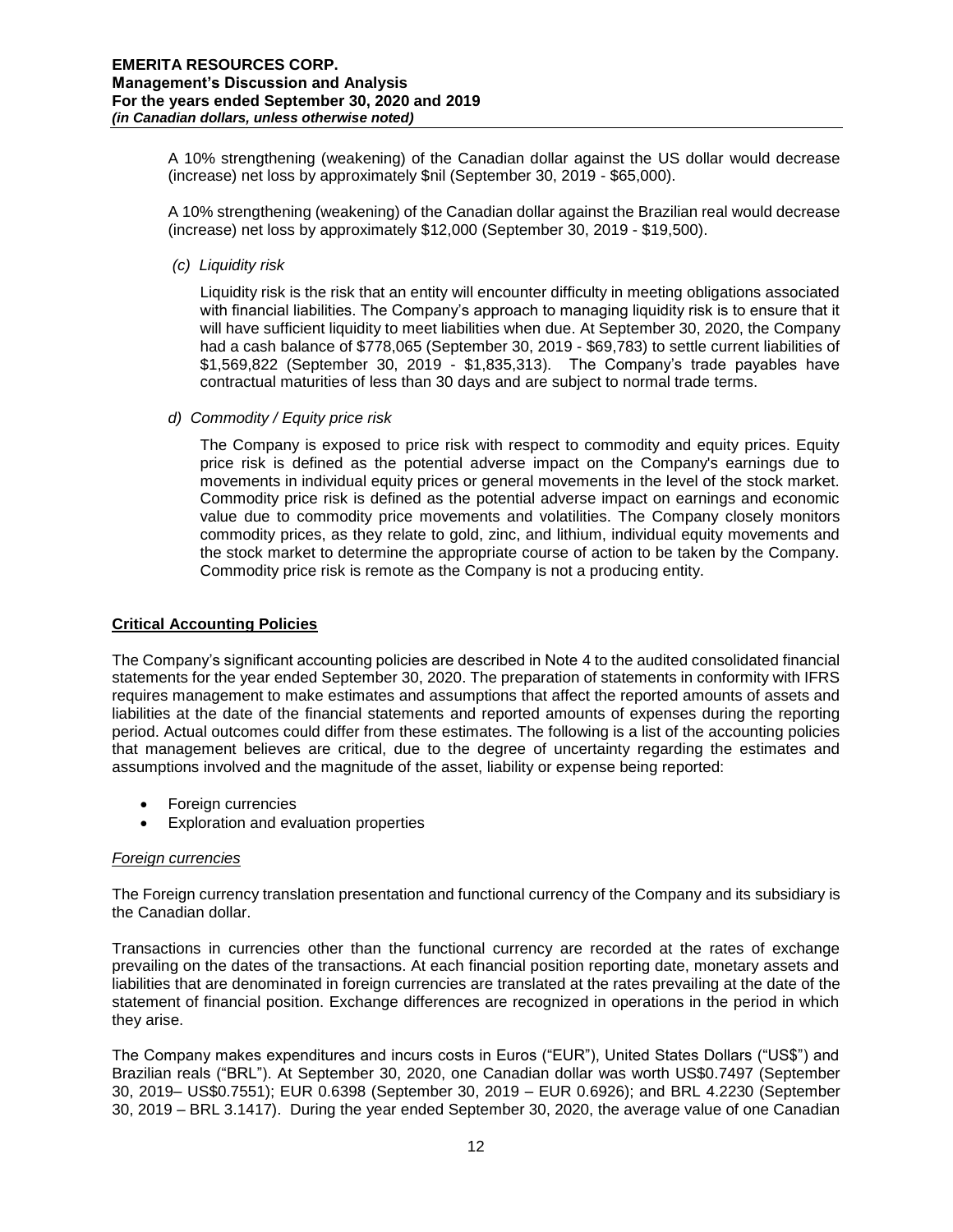dollar was US\$0.7432 (September 30, 2019 – US\$0.7535); EUR 0.6637 (September 30, 2019 – EUR 0.6680); and BRL 3.5448 (September 30, 2019 – BRL 2.9104).

### *Project evaluation expenses*

|                                         | For the years ended<br>September 30, |         |      |           |
|-----------------------------------------|--------------------------------------|---------|------|-----------|
|                                         |                                      | 2020    |      | 2019      |
| Land management fees, taxes and permits | \$                                   | 28,809  | \$   | 20,113    |
| Labour                                  |                                      | 163,747 |      | (41, 671) |
| Drilling and geophysics                 |                                      | 18,273  |      |           |
| Technical reports                       |                                      |         |      | 685       |
| Travel, meals and accomodations         |                                      | 1,475   |      | 12,360    |
| Legal fees                              |                                      | 44,484  |      | 10,873    |
| Project overhead costs                  |                                      | 56,022  |      | 38,753    |
| Total project evaluation expenses       | \$                                   | 312,810 | - \$ | 41,113    |

During the year ended September 30, 2019, the Company changed its accounting policy of capitalizing exploration and evaluation expenditures. The Company believes that expensing such costs as incurred provides more reliable and relevant financial information. Cost of exploration properties, including the cost of acquiring prospective properties and exploration rights, and exploration and evaluation costs are expensed until it has been established that a mineral property is commercially viable. Previously, the Company capitalized these amounts.

## **Commitments and Contingencies**

On September 30, 2019, the Company entered into agreements with certain directors and officers relating to existing liabilities. Under these agreements, these directors and officers agreed to a reduction of \$1,005,602 in amounts owing to them if the Company was unable to raise at least \$5,000,000 in equity financing prior to December 31, 2021. If the Company was unable to complete an equity financing of at least \$5,000,000, these directors and officers would agree to waive and permanently release the Company from these amounts owed. These agreements were superseded by debt waiver agreements entered into by the Company that settle amounts owed to directors and officers at September 30, 2020.

The Company's exploration activities are subject to various laws and regulations governing the protection of the environment. These laws and regulations are continually changing and generally becoming more restrictive. The Company believes its operations are materially in compliance with all applicable laws and regulations. The Company expects to make expenditures to comply with such laws and regulations.

The Company is party to certain management contracts. These contracts contain minimum commitments of approximately \$313,000 (2019 - \$313,000) and additional contingent payments of up to approximately \$1,190,000 (2019 - \$1,190,000) upon the occurrence of a change of control. As a triggering event has not taken place, the contingent payments have not been reflected in these consolidated financial statements.

The Company is subject to various claims, lawsuits and other complaints arising in the ordinary course of business. The Company records provisions for losses when claims become probable and the amounts are estimable. Although the outcome of such matters cannot be determined, it is the opinion of management that the final resolution of these matters will not have a material adverse effect on the Company's financial condition, operations or liquidity.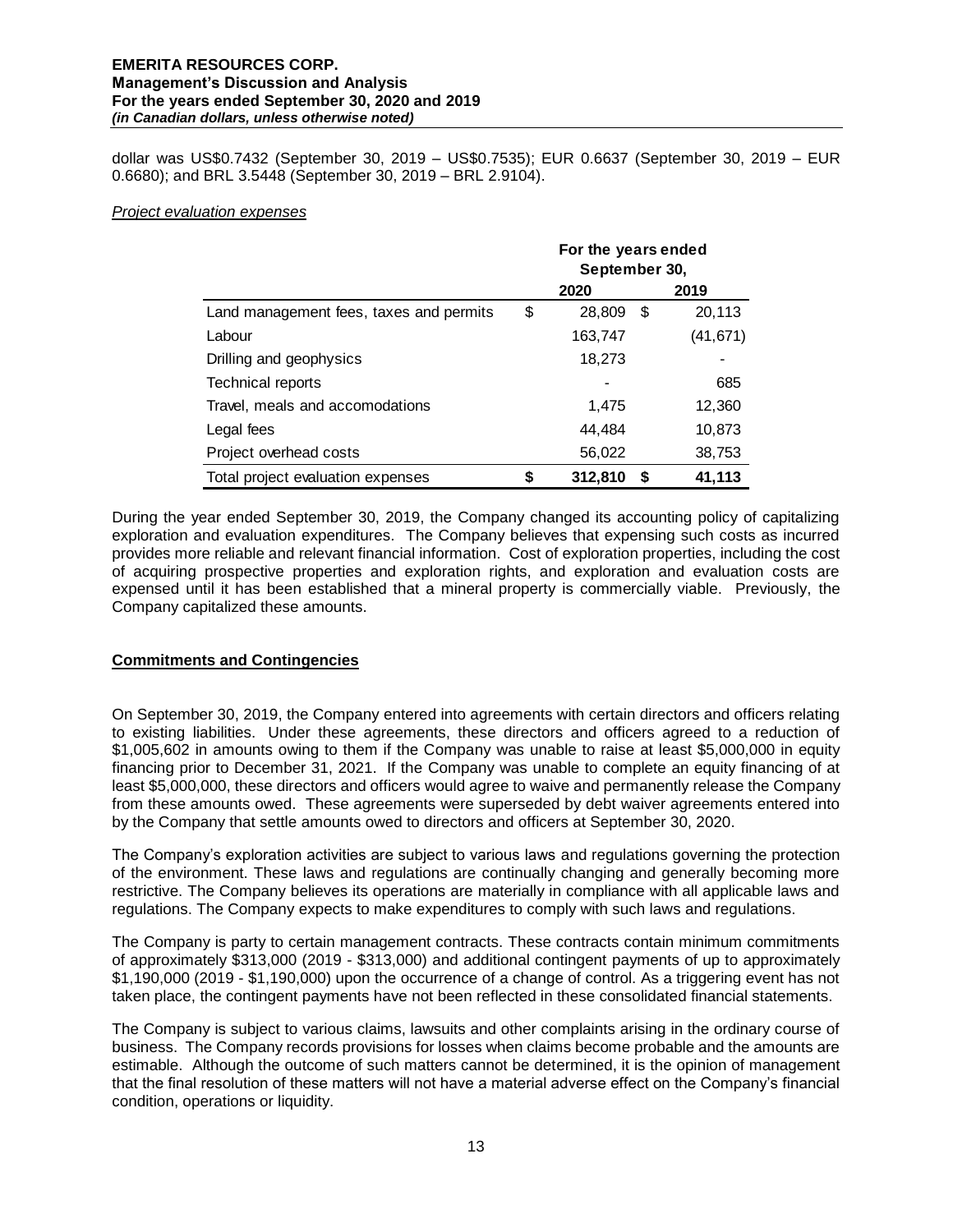The Company's joint venture agreement with the Aldesa Group requires the Company to invest an additional €1,250,000 in the development of the Plaza Norte project should the project advance to later phases. It is not currently known whether the Plaza Norte project will advance to a stage where this investment is required, therefore the expenditure has not been reflected in these consolidated financial statements.

## **Transactions with Related Parties**

The Company shares office space with other companies who may have common officers or directors. The costs associated with this space are administered by an unrelated company.

The Company has entered into debt waiver agreements with certain directors and officers of the Company, in which the directors and officers agreed to waive amounts owed to them by the Company at September 30, 2020 in the amount of \$719,498.

As at September 30, 2020, an amount of \$438,231, included in accounts payable and other liabilities, were owed to directors and officers of the Company (September 30, 2019 - \$1,261,876). The amounts outstanding on fees are unsecured, non-interest bearing, with no fixed terms of repayment.

On January 24, 2020, the Company entered into a loan agreement with a related party for \$100,000. An officer of the Company is also the Chief Executive Officer of the lender. On July 14, 2020, the loan was repaid in full. The amount paid, consisting of principal, administration fees and accrued interest, was \$113,131.

On April 20, 2020, the Company signed a binding letter agreement with Western Metallica Corp. ("Western"), pursuant to which Western may earn a 55% interest in the Sierra Alta project. A director and officer of Western is also a director and officer of the Company. See Note 7.

On June 29, 2020, a director of the Company loaned a total principal amount of \$50,000 to the Company. No interest was paid in relation to the loan, and the loan was repaid on July 14, 2020.

## *Compensation of key management personnel of the Company*

In accordance with IAS 24, key management personnel are those persons having authority and responsibility for planning, directing and controlling the activities of the Company directly or indirectly, including any directors (executive and non-executive) of the Company. During the years ended September 30, 2020 and 2019, the remuneration of directors and other key management personnel are as follows:

|                          | Year ended September 30, |            |  |                          |
|--------------------------|--------------------------|------------|--|--------------------------|
|                          |                          | 2020       |  | 2019                     |
| Management fees          | S                        | 574.445 \$ |  | 488.544                  |
| Share-based compensation |                          | 321.076    |  | $\overline{\phantom{0}}$ |

In connection with the July 10, 2020, private placement (see Note 8(i)), officers and directors of the Company subscribed for 4,620,000 units of the Company for total proceeds of \$231,000.

In connection with the August 13, 2020, private placement (see Note 8(ii)), officers and directors of the Company subscribed for 2,117,120 units of the Company for total proceeds of \$296,397.

In connection with the May 23, 2019 private placement (see Note  $8(v)$ ), officers and directors of the Company subscribed for 500,000 common shares of the Company for total proceeds of \$50,000.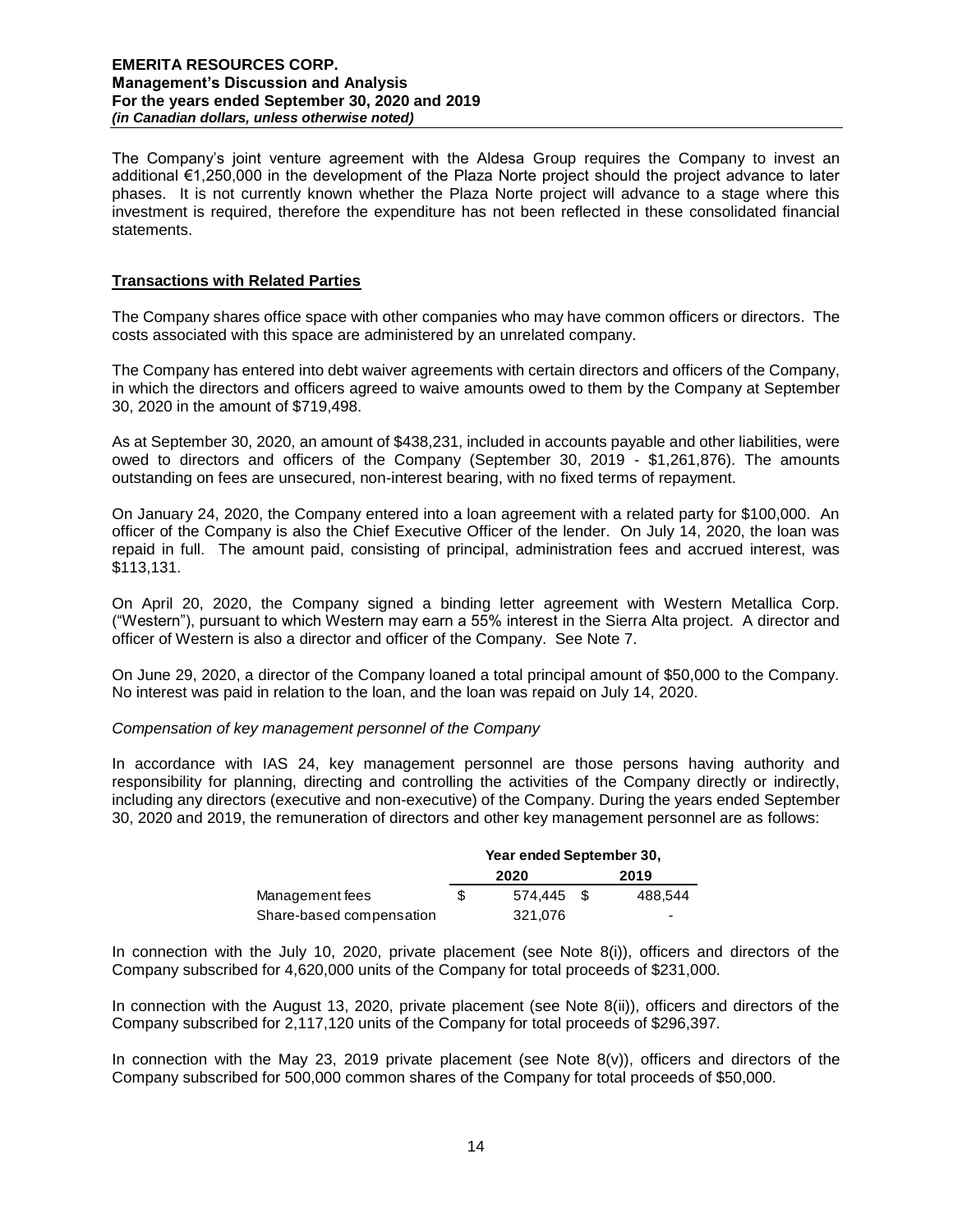In connection with the July 12, 2019 private placement (see Note 8(vi)), officers and directors of the Company subscribed for 45,000 common shares of the Company for total proceeds of \$4,500.

## **Risk Factors**

Mining exploration inherently contains a high degree of risk and uncertainty, which even a combination of careful evaluation, experience and knowledge may not eliminate. The following are certain factors relating to the business of the Company, which investors should carefully consider when making an investment decision concerning the Company's shares. These risks and uncertainties are not the only ones facing the Company. Additional risks and uncertainties not presently known that the Company currently deems immaterial, may also impair the operations of the Company. If any such risks occur, the financial condition, liquidity and results of operations of the Company could be materially adversely affected and the ability of the Company to implement its growth plans could be adversely affected. An investment in the Company is speculative. An investment in the Company will be subject to certain material risks and investors should not invest in securities of the Company unless they can afford to lose their entire investment. The following is a description of certain risks and uncertainties that may affect the Company.

## *Novel Coronavirus ("COVID-19")*

The Company's operations could be significantly adversely affected by the effects of a widespread global outbreak of a contagious disease, including the recent outbreak of respiratory illness caused by COVID-19. The Company cannot accurately predict the impact COVID-19 will have on its operations and the ability of others to meet their obligations with the Company, including uncertainties relating to the ultimate geographic spread of the virus, the severity of the disease, the duration of the outbreak, and the length of travel and quarantine restrictions imposed by governments of affected countries. In addition, a significant outbreak of contagious diseases in the human population could result in a widespread health crisis that could adversely affect the economies and financial markets of many countries, resulting in an economic downturn that could further affect the Company's operations and ability to finance its operations.

## *Substantial Capital Requirements and Liquidity*

Substantial additional funds for the establishment of the Company's current and planned operations will be required. No assurances can be given that the Company will be able to raise the additional funding that may be required for such activities, should such funding not be fully generated from operations. Mineral prices, environmental rehabilitation or restitution, current financial conditions, revenues, taxes, capital expenditures, operating expenses and geological results are all factors which will have an impact on the amount of additional capital that may be required. To meet such funding requirements, the Company may be required to undertake additional equity financing, which would be dilutive to shareholders. Debt financing, if available, may also involve restrictions on financing and operating activities. There is no assurance that additional financing will be available on terms acceptable to the Company or at all. If the Company is unable to obtain additional financing as needed, it may be required to reduce the scope of its operations and pursue only those projects that can be funded through cash flows generated from its existing operations, if any.

## *Financing Risks and Dilution to Shareholders*

The Company will have limited financial resources, no operations and no revenues. Even if the Company's exploration program on one or more of the properties is successful, additional funds will be required for the purposes of further exploration and development. There can be no assurance that the Company will be able to obtain adequate financing in the future or that such financing will be available on favourable terms or at all. It is likely such additional capital will be raised through the issuance of additional equity which would result in dilution to the Company's shareholders.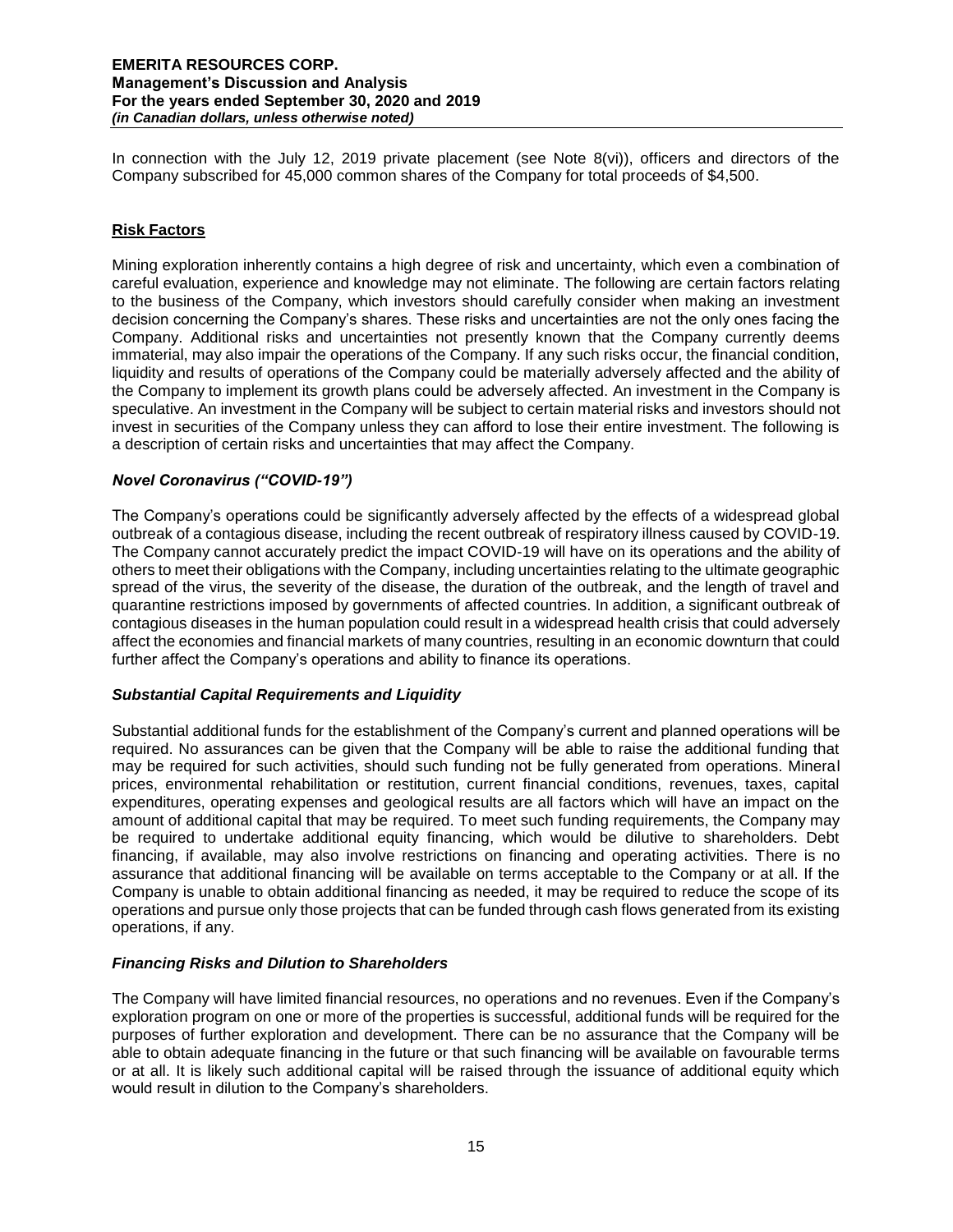## *Limited Operating History*

The Company is a relatively new company with limited operating history. The Company only recently acquired its interest in its material properties and the Company has no history of business or mining operations, revenue generation or production history. The Company has yet to generate a profit from their activities. The Company will be subject to all the business risks and uncertainties associated with any new business enterprise, including the risk that it will not achieve its growth objective. The Company anticipates that it may take several years to achieve positive cash flow from operations.

## *No Mineral Resources or Mineral Reserves*

Resource exploration is a speculative business, characterized by a number of significant risks including, among other things, unprofitable efforts resulting not only from the failure to discover mineral deposits but also from finding mineral deposits that, though present, are insufficient in quantity and quality to return a profit from production. The marketability of minerals acquired or discovered by the Company may be affected by numerous factors which are beyond the control of the Company and which cannot be accurately predicted, such as market fluctuations, the proximity and capacity of milling facilities, mineral markets and processing equipment, and such other factors as government regulations, including regulations relating to royalties, allowable production, importing and exporting of minerals, and environmental protection, the combination of which factors may result in the Company not receiving an adequate return of investment capital.

The Company's properties are in the exploration stage only and, to date, no mineral resources or mineral reserves have been identified. Development of the Company's properties will follow only if favourable exploration results are obtained. The business of exploration for minerals and mining involves a high degree of risk. Few properties that are explored are ultimately developed into producing mines. There is no assurance that any mineral resources or mineral reserves will be identified or developed. The long-term profitability of the Company's operations will in part be directly related to the costs and success of its exploration programs, which may be affected by a number of factors.

Substantial expenditures are required to establish mineral resources and mineral reserves and to develop the mining and processing facilities and infrastructure at any site chosen for mining. Although substantial benefits may be derived from the discovery of a major mineralized deposit, no assurance can be given that minerals will be discovered in sufficient quantities to justify commercial operations or that funds required for development can be obtained on a timely basis.

## *Fluctuating Mineral Prices*

The economics of mineral exploration are affected by many factors beyond the Company's control, including commodity prices, the cost of operations, variations in the grade of minerals explored and fluctuations in the market price of minerals. Depending on the price of minerals, the Company may determine that it is impractical to continue a mineral exploration operation.

Mineral prices are prone to fluctuations and the marketability of minerals is affected by government regulation relating to price, royalties, allowable production and the importing and exporting of minerals, the effect of which cannot be accurately predicted. There is no assurance that a profitable market will exist for the sale of any minerals that may be found on the Properties.

## *Regulatory, Permit and License Requirements*

The current or future operations of the Company require permits from various governmental authorities, and such operations are and will be governed by laws and regulations that may concern, among other things, exploration, development, production, taxes, labour standards, occupational health, waste disposal, toxic substances, land use, environmental protection, site safety and other matters. Companies engaged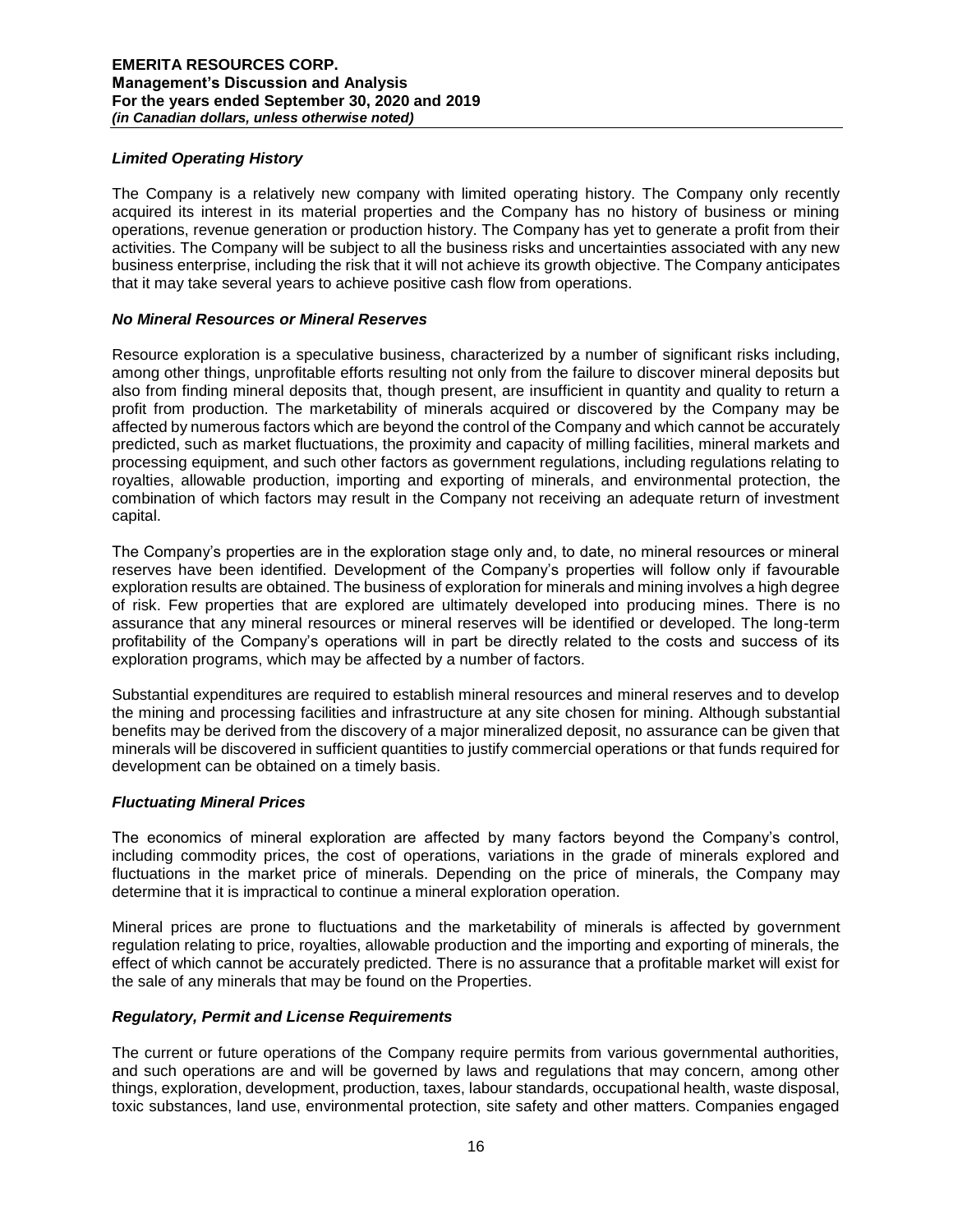in the exploration and development of mineral properties generally experience increased costs and delays in development and other schedules because of the need to comply with applicable laws, regulations and permits. There can be no assurance that all permits which the Company may require for facilities and the conduct of exploration and development operations on its properties will be obtainable on reasonable terms, or that such laws and regulations will not have an adverse effect on any exploration or development project which the Company might undertake.

Failure to comply with applicable laws, regulations and permitting requirements may result in enforcement actions, including orders issued by regulatory or judicial authorities causing operations to cease or be curtailed and may include corrective measures requiring capital expenditures, installation of additional equipment or remedial actions. Parties engaged in exploration and development operations may be required to compensate those suffering loss or damage by reason of the exploration and development activities and may have civil or criminal fines or penalties imposed upon them for violation of applicable laws or regulations. Amendments to current laws, regulations and permits governing operations and activities of mineral companies, or more stringent implementation thereof, could have a material adverse impact on the Company and cause increases in capital expenditures or exploration and development costs, or require abandonment or delays in the development of new or existing properties.

With respect to the Aznalcóllar tender appeal process, there can be no certainty with respect to further developments of the appeal or the results of any recourse initiated by the applicable governmental entities in Spain with respect to the tender processes. In addition, there can be no certainty with respect to the timing regarding any potential resolution of the tender review process, the ability of the Company to be successful with its appeal or the potential for the Company to be awarded the project.

## *Title to Properties*

Acquisition of title to mineral properties is a very detailed and time-consuming process. Title to, and the area of, mineral properties may be disputed. The Company cannot give an assurance that title to some or all the Company's interest in its properties will not be challenged or impugned. Mineral properties sometimes contain claims or transfer histories that examiners cannot verify. A successful claim that the Company does not have the interest it understands it has in its properties could cause the Company to lose any rights to explore, develop and mine any minerals on such properties without compensation for its prior expenditures relating thereto.

## *Competition*

The mineral exploration and development industry is highly competitive. The Company will have to compete with other companies, many of which have greater financial, technical and other resources than the Company, for, among other things, the acquisition of minerals claims, leases and other mineral interests, as well as for the recruitment and retention of qualified employees and other personnel. Failure to compete successfully against other companies could have a material adverse effect on the Company and its prospects.

## *Reliance on Management and Dependence on Key Personnel*

The success of the Company will be largely dependent upon the performance of its directors and officers and the ability to attract and retain key personnel. The loss of the services of these persons may have a material adverse effect on the Company's business and prospects. The Company will compete with numerous other companies for the recruitment and retention of qualified employees and contractors. There is no assurance that the Company can maintain the service of its directors and officers, or other qualified personnel required to operate its business. Failure to do so could have a material adverse effect on the Company and its prospects.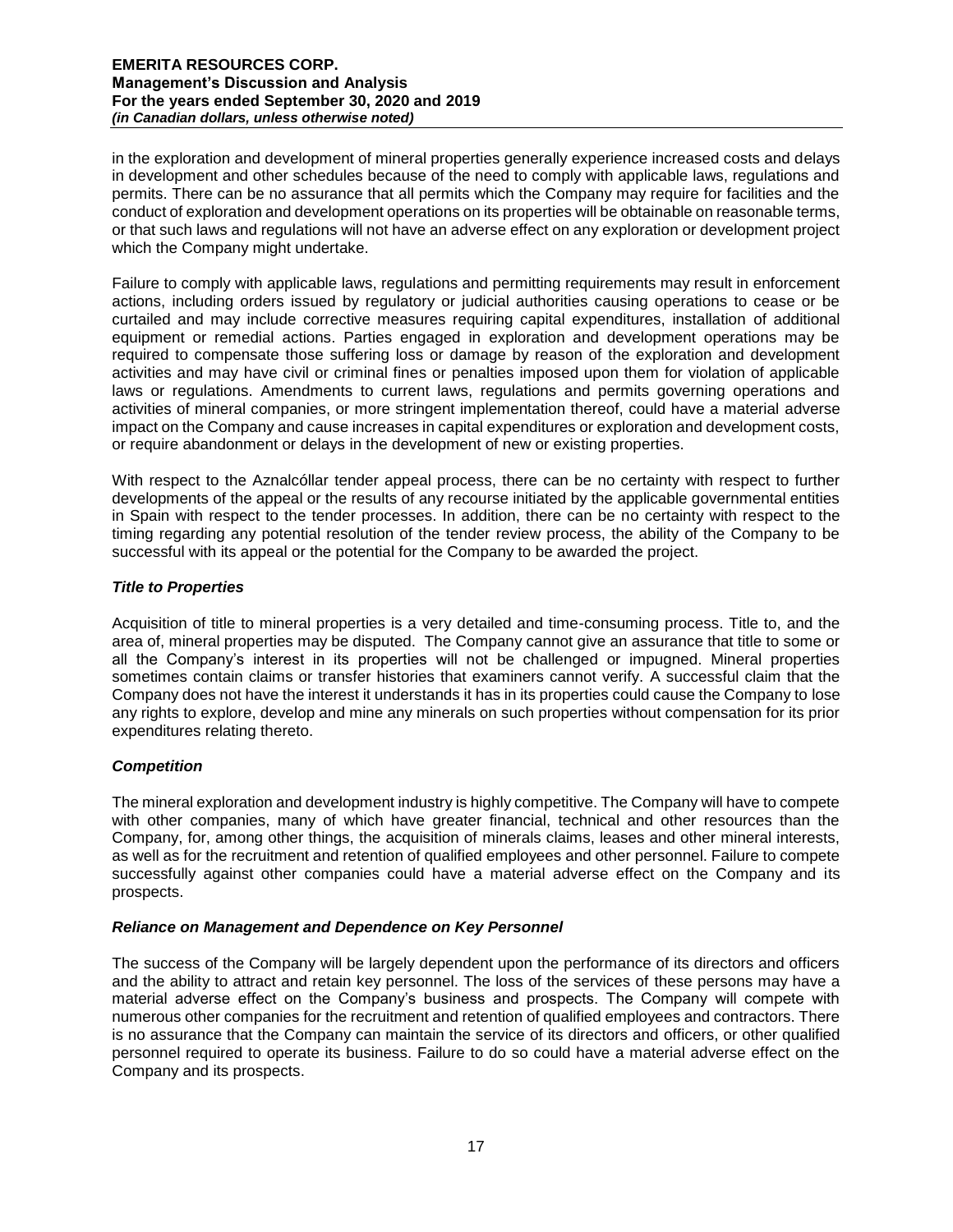## *Environmental Risks*

The Company's exploration and appraisal programs will, in general, be subject to approval by regulatory bodies. Additionally, all phases of the exploration, development and mining business present environmental risks and hazards and are subject to environmental regulation pursuant to a variety of international conventions and national and local laws and regulations. Environmental legislation provides for, among other things, restrictions and prohibitions on spills, releases or emissions of various substances produced in association with exploration, development and mining operations. The legislation also requires that wells and facility sites be operated, maintained, abandoned and reclaimed to the satisfaction of applicable regulatory authorities. Compliance with such legislation can require significant expenditures and a breach may result in the imposition of fines and penalties, some of which may be material. Environmental legislation is evolving in a manner expected to result in stricter standards and enforcement, larger fines and liability and potentially increased capital expenditures and operating costs.

## *Local Resident Concerns*

Apart from ordinary environmental issues, the exploration, development and mining of the Company's properties could be subject to resistance from local residents that could either prevent or delay exploration and development of the properties.

## *Conflicts of Interest*

Certain of the directors and officers of the Company will be engaged in, and will continue to engage in, other business activities on their own behalf and on behalf of other companies (including mineral resource companies) and, as a result of these and other activities, such directors and officers may become subject to conflicts of interest. The *Business Corporations Act* (British Columbia) ("BCBCA") provides that in the event that a director has a material interest in a contract or proposed contract or agreement that is material to a Company, the director shall disclose his interest in such contract or agreement and shall refrain from voting on any matter in respect of such contract or agreement, subject to and in accordance with the BCBCA. To the extent that conflicts of interest arise, such conflicts will be resolved in accordance with the provisions of the BCBCA.

## *Foreign Operations*

The Company's properties are located in Spain and Brazil. As such, the Company's proposed activities with respect to its properties will be subject to governmental, political, economic and other uncertainties, including but not limited to expropriation of property without fair compensation, repatriation of earnings, nationalization, currency fluctuations and devaluations, exchange controls and increases in government fees, renegotiation or nullification of existing concessions and contracts, changes in taxation policies, economic sanctions and the other risks arising out of foreign governmental sovereignty over the areas in which the Company's operations will be conducted, as well as risks including loss due to civil strife, acts of war, insurrections and the actions of national labour unions. Future government actions concerning the economy, taxation, or the operation and regulation of nationally important facilities such as mines, could have a significant effect on the Company. No assurances can be given that the Company's plans and operations will not be adversely affected by future developments in Spain and/or Brazil. Any changes in regulations or shifts in political attitudes will be beyond the Company's control and may adversely affect the Company's business.

## *Uninsurable Risks*

Exploration, development and production operations on mineral properties involve numerous risks, including unexpected or unusual geological operating conditions, rock bursts, cave-ins, fires, floods, earthquakes and other environmental occurrences, any of which could result in damage to, or destruction of, equipment and mines, damage to life or property, environmental damage and possible legal liability.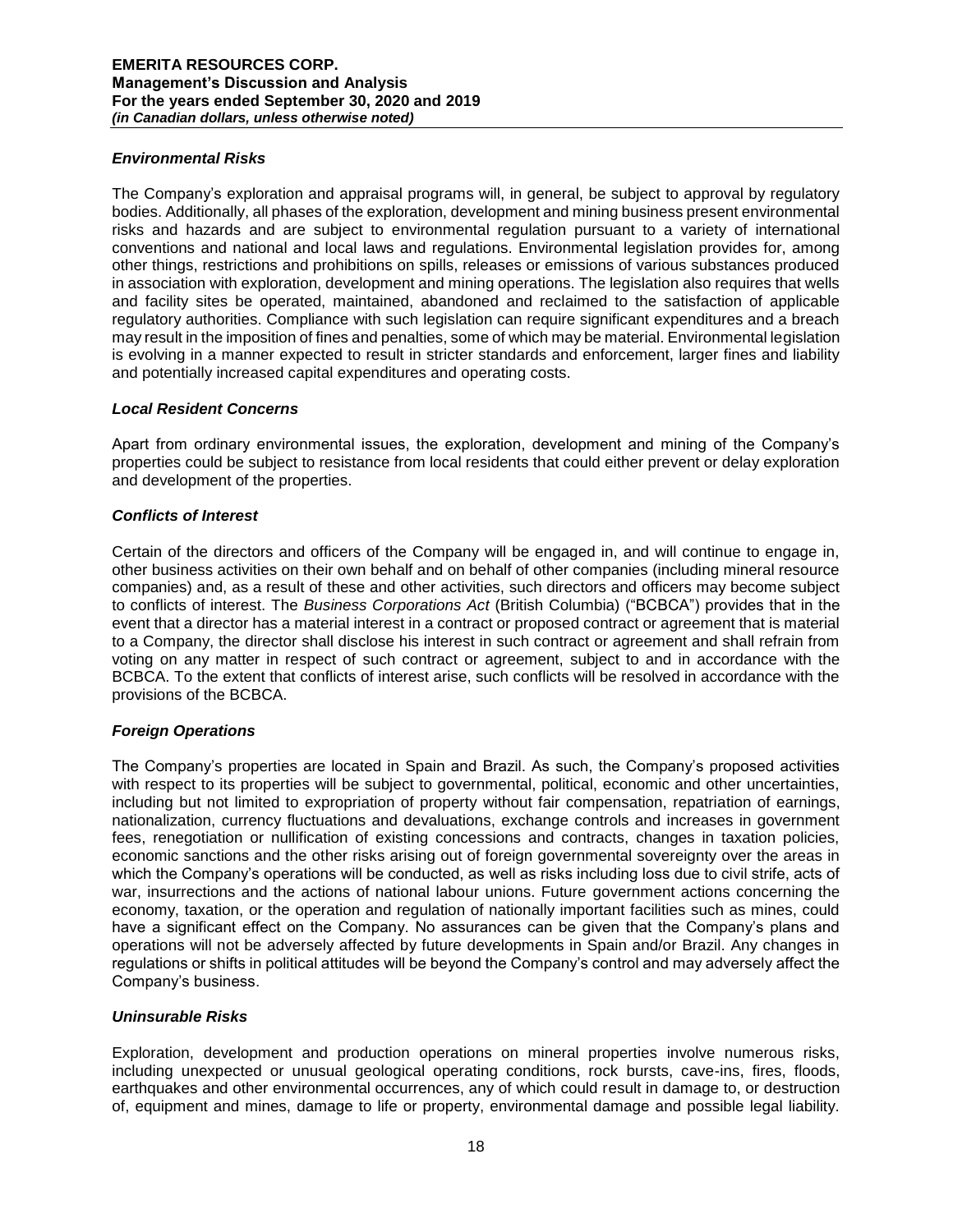Although precautions to minimize risk will be taken, operations are subject to hazards that may result in environmental pollution and consequent liability that could have a material adverse impact on the business, operations and financial performance of the Company. It is not always possible to obtain insurance against all such risks and the Company may decide not to insure against certain risks as a result of high premiums or other reasons. Should such liabilities arise, they could have an adverse impact on the Company's results of operations and financial condition and could cause a decline in the value of the Company securities.

## *Litigation*

The Company and/or its directors or officers may be subject to a variety of civil or other legal proceedings, with or without merit.

## **Outstanding Share Data**

As at the date of this MD&A, the Company has:

- 1) 122,045,581 common shares outstanding;
- 2) 51,569,671 warrants outstanding, with expiry dates ranging from May 23, 2021 to December 11, 2022. If all of the warrants were exercised, 51,569,671 shares would be issued for gross proceeds of \$7,349,416.
- 3) 5,020,000 stock options outstanding with expiry dates ranging between August 29, 2021 and May 27, 2025. If all of the options are exercised, 5,020,000 shares would be issued for gross proceeds of \$805,000.